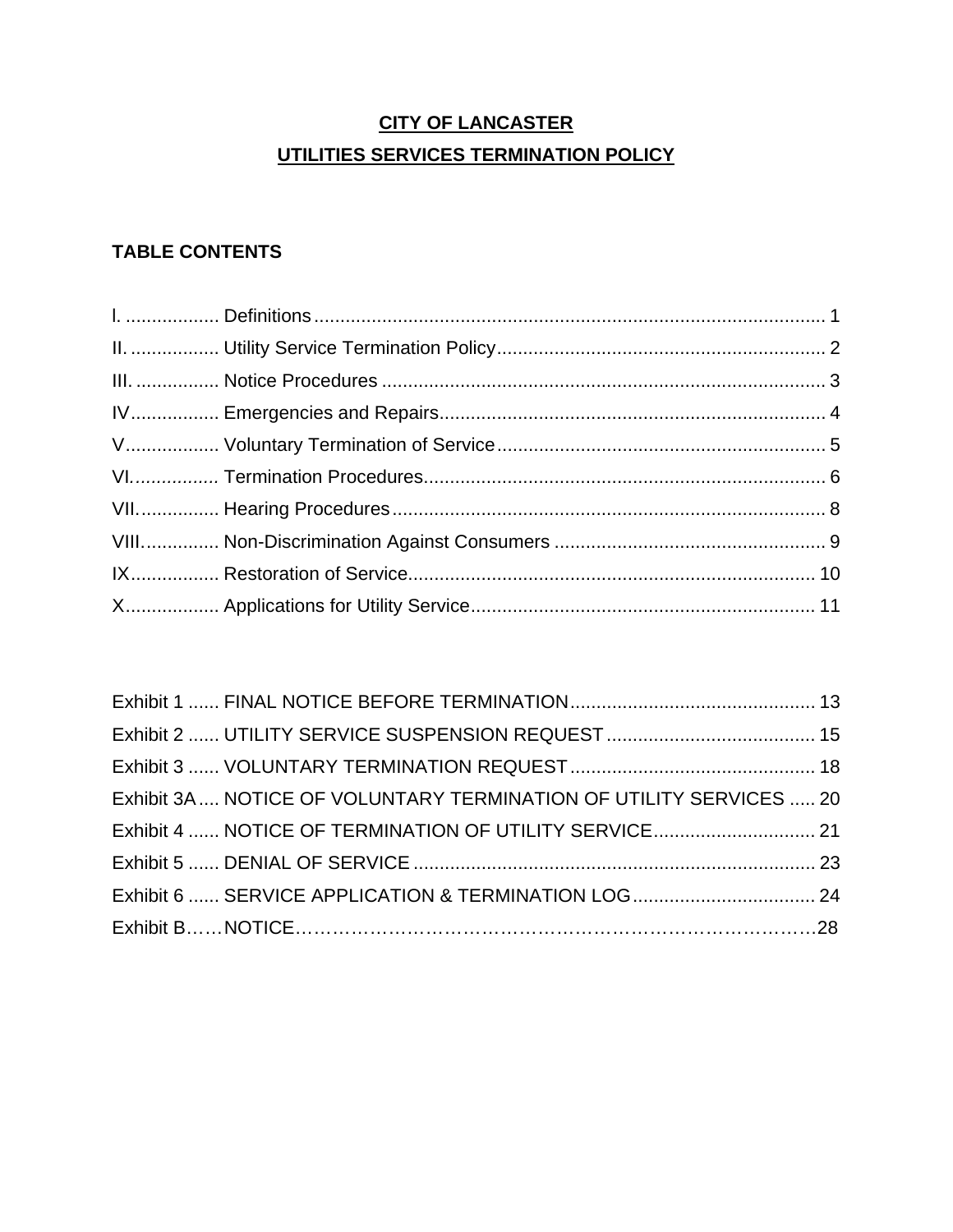### CITY OF LANCASTER UTILITIES SERVICES TERMINATION POLICY

### I. DEFINITIONS

The following definitions apply whenever said terms appear in these rules:

- 1. City: The City of Lancaster, including the Lancaster Utilities Collection Office.
- 2. Consumer: Any person who is the ultimate user of utility services provided by the City.
- 3. Customer: Any person who enters into a contractual agreement with the City to receive or to pay for utility services provided by the City. Customers may, but need not, be consumers of the services provided under such a contractual agreement.
- 4. Consumer Benefited Unit: Any service address in which the customer who is contractually liable for utility services furnished that address does not reside.
- 5. Customer Benefited Unit: Any service address in which the customer contractually liable for utility services furnished that address resides.
	- 6. Billing Address: The address at which the customer contractually liable for utility services furnished to a service address receives billings from the City. Billing addresses may, but need not, be the address at which said services are received.
	- 7. Service Address: Any individual address at which utility services are furnished a consumer of customer benefited unit. The singular may include the plural. Most service addresses will be individually metered. However, in some buildings one meter may supply more than one benefited unit. In such circumstances, each individual benefited unit is a separate service address as that term is used herein. In any case where one meter supplies more than one benefited unit, the customer shall be the owner or legally authorized agent of the owner of the premises.
	- 8. Service: the provisions by the City of gas, water, sewage removal and sanitation pick up services.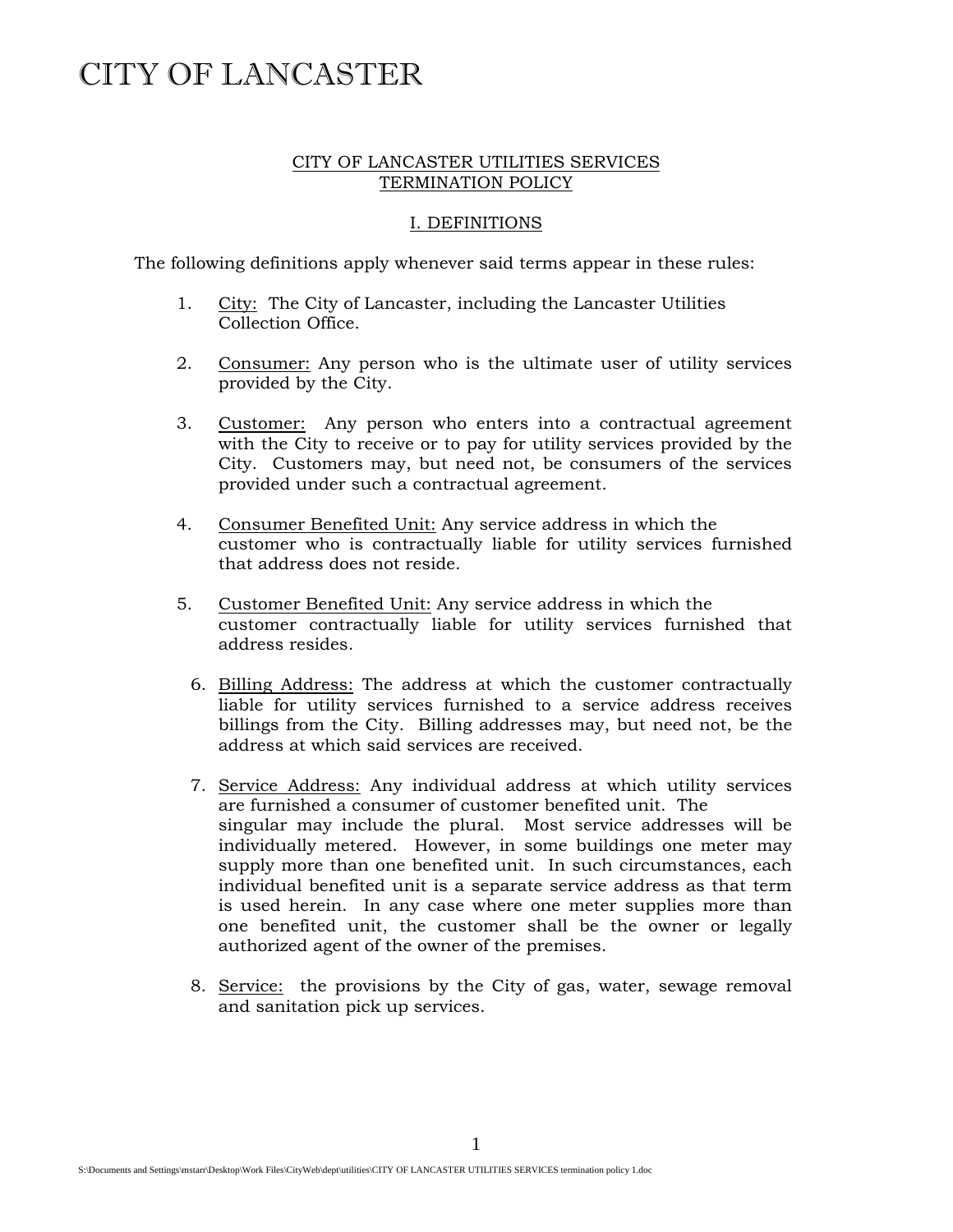#### II. UTILITY SERVICE TERMINATION POLICY

Utility service to customer or consumer benefited units may be terminated by the City

only for the following reasons:

- a. Non-payment by the customer for service to the service address affected;
- b. Emergencies and repairs;
- c. At customer request, provided that any termination to be done at a customer's request shall be done only in compliance with the procedures set forth below in Part V, Voluntary Termination of Service;
- d. Meter tampering, theft of service, or fraud;
- e. Violation of the City Plumbing Code;
- f. Condemnation and finding that the premises are unfit for human habitation and vacated as provided in the Lancaster Codified Ordinances or related adopted technical codes.
- g. Abandonment of the premises.
- h. Refusal to permit the City to have access to the premises to read, repair or change the meter or inspect utility equipment.

Unless the notice requirement is dispensed with as provided in Parts IV or V below, termination of service may not occur without proper notice and adequate opportunity for hearing before termination.

 No termination of service shall occur except in compliance with these rules. If utility service has been terminated or suspended, service shall not be restored except if some responsible adult is available at each service address to be restored to ensure that restoration will not cause damage to the premises.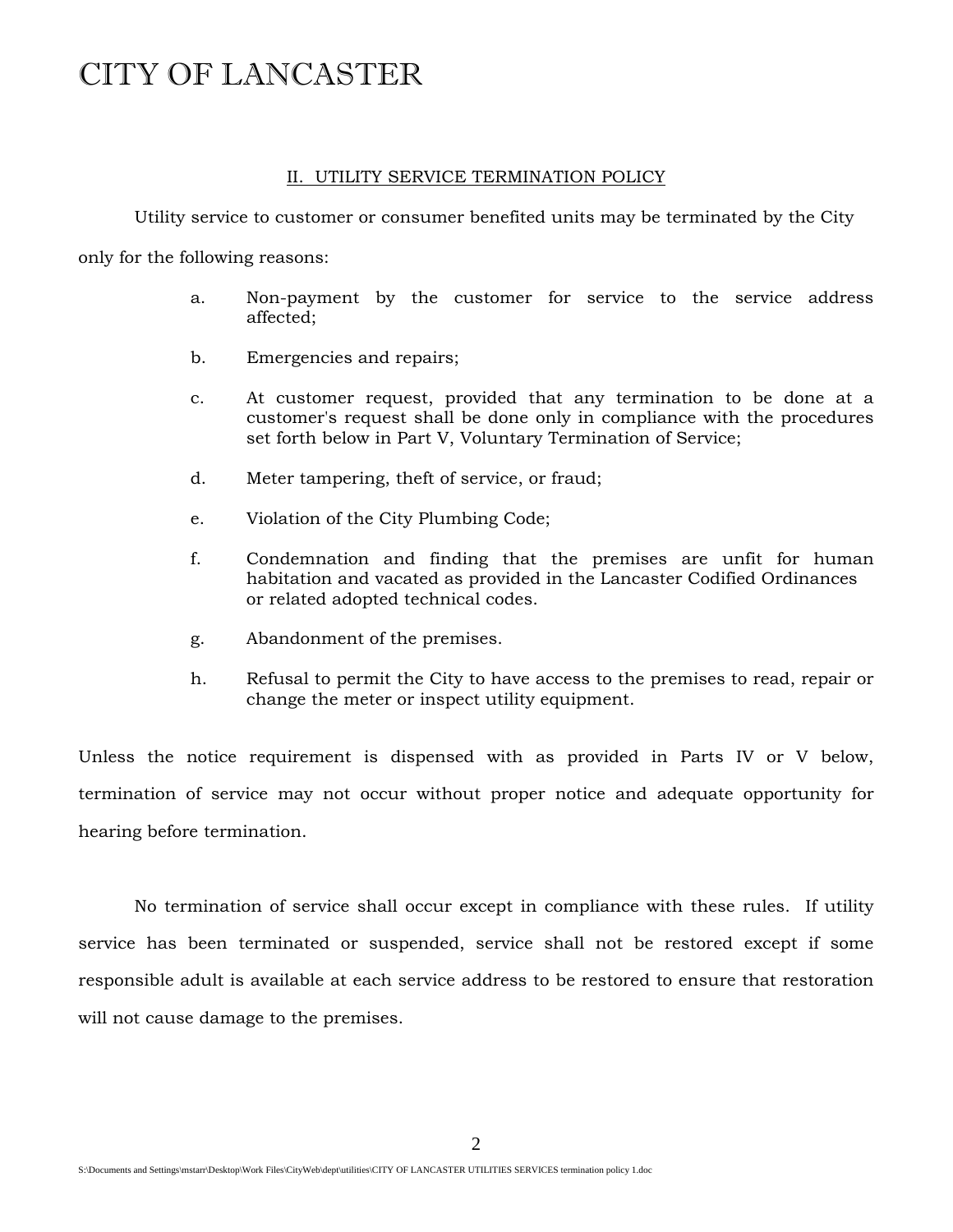### III. NOTICE PROCEDURES

 Unless the notice requirement is dispensed with as provided in Parts IV or V below, written notice of proposed termination of service must be sent by the City at least 10 days prior to the date proposed for termination. Notices may be delivered by hand or mailed with first class postage prepaid to reasonably assure delivery within that time. The date of the notice shall be the date of mailing, and a dated copy of any notice sent shall be retained by the City in the business file relating to each service address referred to in the notice. Notices shall clearly and conspicuously advise any recipient of each of the following facts:

- a. Identifying information, including the service address to be affected, the account number, the customer's name and address, and the identity of the city utility department and its address;
- b. The date proposed for termination if the account is not paid, or hearing requested, or a separate account established;
- c. The reason for the proposed termination, including (if applicable) the amount claimed to be due; the location and hours at which payment in person can be made; and the minimum payment which, tendered at or before termination, is necessary to avoid termination.
- d. A notice that any individual consumer of utility services may avoid termination by paying the current month's charges, or if an individual meter is available, paying the standard residential deposit required to initiate utility service and assuming responsibility for payment of future charges, if that individual consumer does not owe an outstanding bill to the City for an account established in that consumer's name, or if any such bill is paid or satisfactory payment arrangements are made at that time;
- e. A notice that a customer or consumer of utility services has the right to a hearing to contest the reasons for the proposed termination, and that if a hearing is requested, the termination will not take place until the hearing process is completed;
- f. The title, address, telephone number, and hours during which the City may be contacted to request a hearing, explore payment alternatives or special consideration in hardship cases, or to assume responsibility for future utility charges. This information will appear in all capital letters at the bottom of the notice, after the words, "FINAL NOTICE - IF YOU HAVE ANY QUESTION OR DISPUTE ABOUT THIS BILL CALL [INSERT INFORMATION]."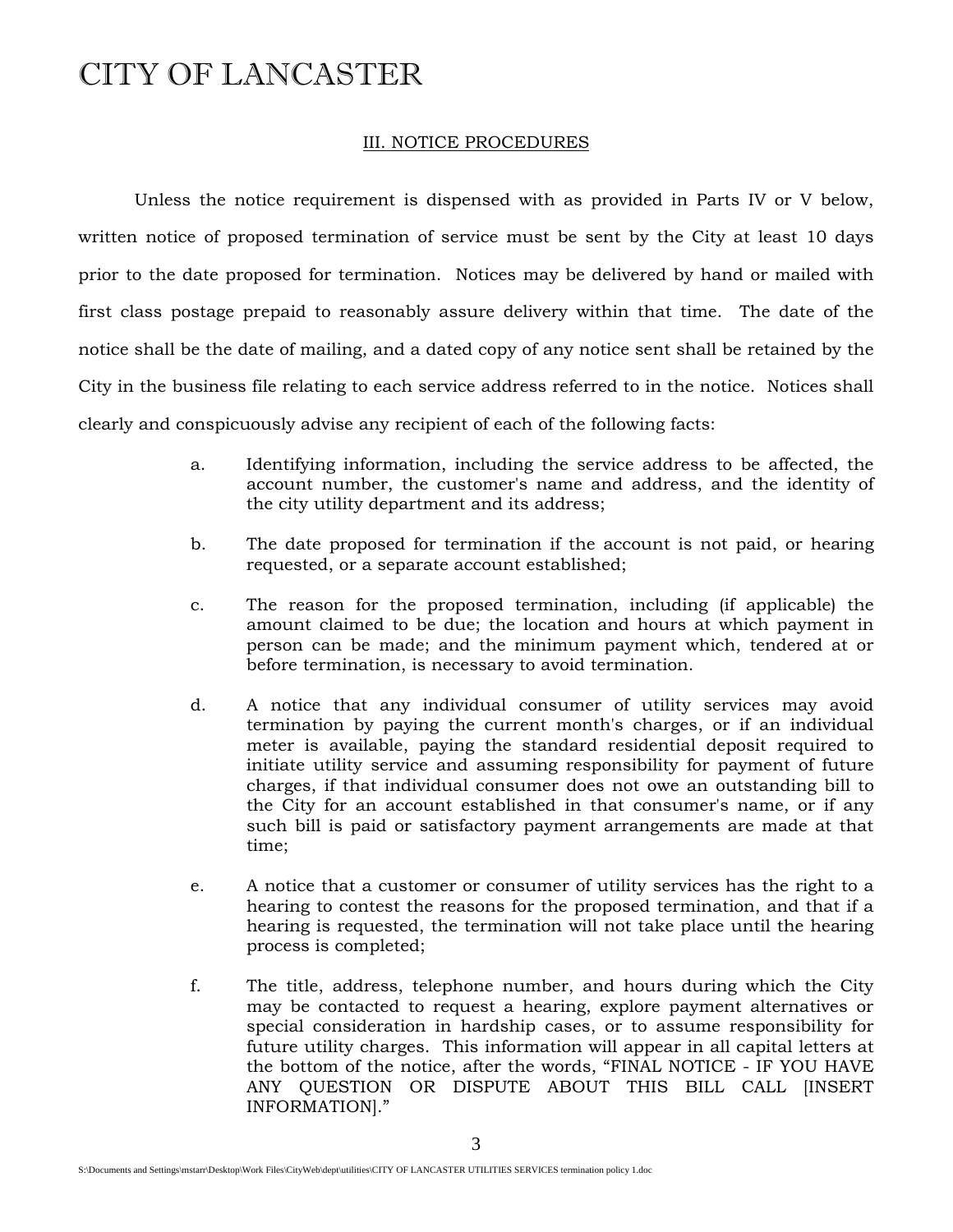The notice attached hereto as Exhibit 1 satisfies these requirements.

 In the event any service address that would be affected by termination is a consumer benefited unit, notice of termination of service, in this form and manner, must be delivered to each service address so affected, in addition to delivery to the customer.

#### IV. EMERGENCIES AND REPAIRS

 Termination of service may occur without prior notice if emergency circumstances involve imminent danger to persons or property including water, sewer and gas line breakage. Each department is responsible for appropriate notices.

 If service must be temporarily suspended on a non emergency basis for the purpose of repairs within the service address, a suspension request in the form attached hereto as Exhibit 2 must be completed in writing by the customer contractually obligated to pay for service at the address. If any service address that would be affected by suspension is a consumer benefited unit, suspension for repair shall not be processed unless either:

- a) the request is also signed by an adult consumer residing at each service address that would be affected by suspension; or
- b) the applicant for the suspension certifies that the service address will be unoccupied during the suspension and, that no consumer will be affected and provides the City with a copy of a written notice that has been provided to the occupant of the unit at least 24 hours before the suspension notifying the occupants of the proposed suspension.

If the suspension request is not signed by an adult consumer residing at each service address that would be affected by the suspension, the utility employee who suspends service shall visit each affected service address and verify that it is vacant. Verification shall be made by conducting and documenting a reasonable investigation. Documentation of the reasonable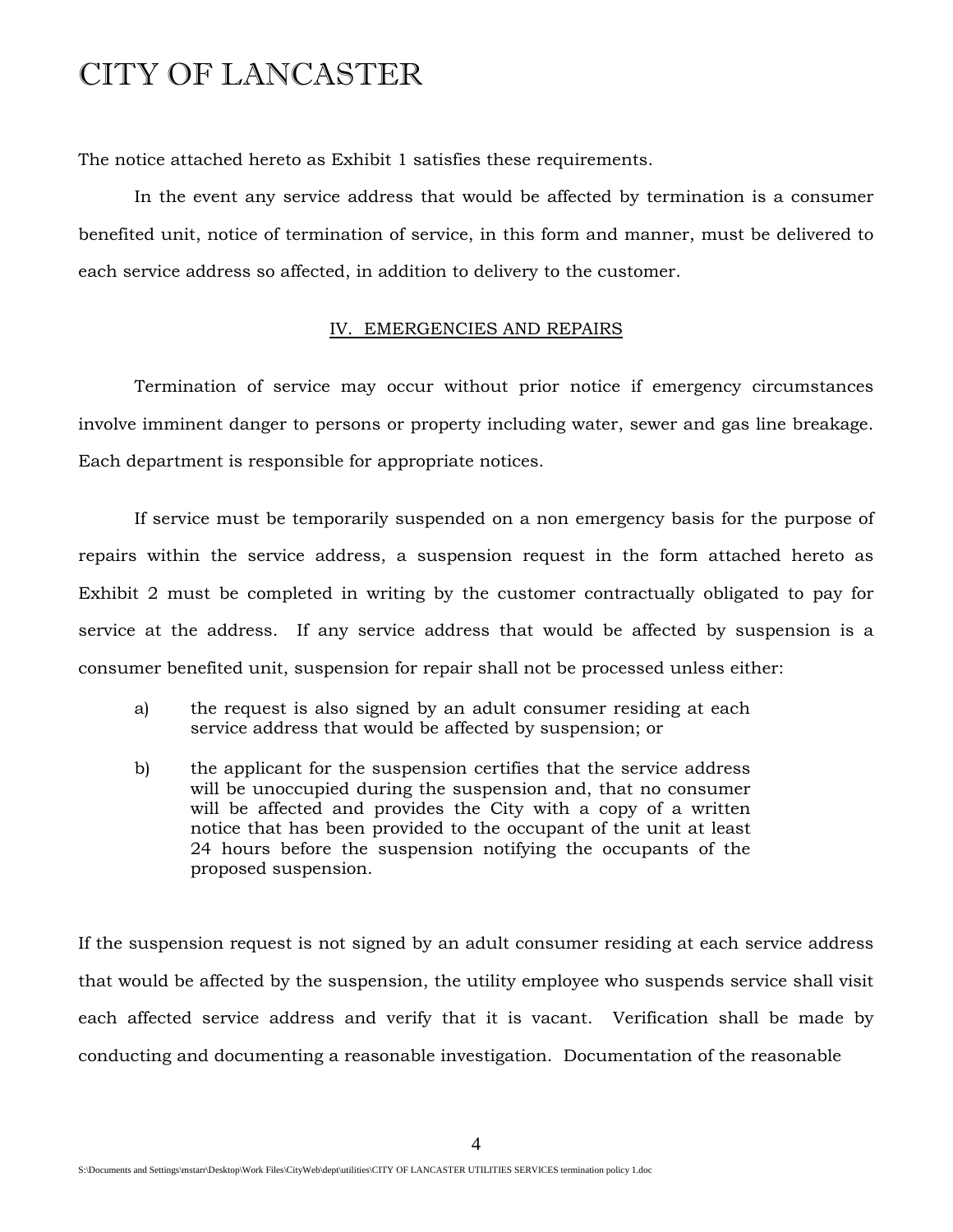investigation must affirmatively state whether the employee found the affected premises to be vacant and the facts observed by the employee, which support that conclusion.

 A copy of the suspension request shall be retained in the City's business records relating to any service address so affected. The City shall restore service suspended for the purpose of non-emergency repair upon the demand of the customer, owner or of an adult consumer residing at any service address so affected.

#### V. VOLUNTARY TERMINATION OF SERVICE

The terms "termination" or "terminate," as they are used in this Section, may refer either to: (1) termination of a customer's contractual responsibility for service through transfer of an account from one customer to another; or (2) actual termination of service to any service address at the request of the customer.

 All requests for voluntary termination shall be made at the Utilities Collection Office in writing on a Voluntary Termination form, in the form of Exhibit 3 attached hereto, by the customer contractually obligated to pay charges incurred at each service address affected by the termination.

 If the customer requesting termination states on the Voluntary Termination form that any affected service address is occupied, the termination will not occur until the Voluntary Termination form is also signed at the Utilities Collection Office or at the service address by an adult consumer actually residing at each affected service address.

 If the customer requesting termination states on the Voluntary Termination form that all affected service addresses are vacant but the City records reveal that any affected service address is different from the billing address, or there is any other reason to believe the termination may affect service to a benefited unit other than, or in addition to, the customer's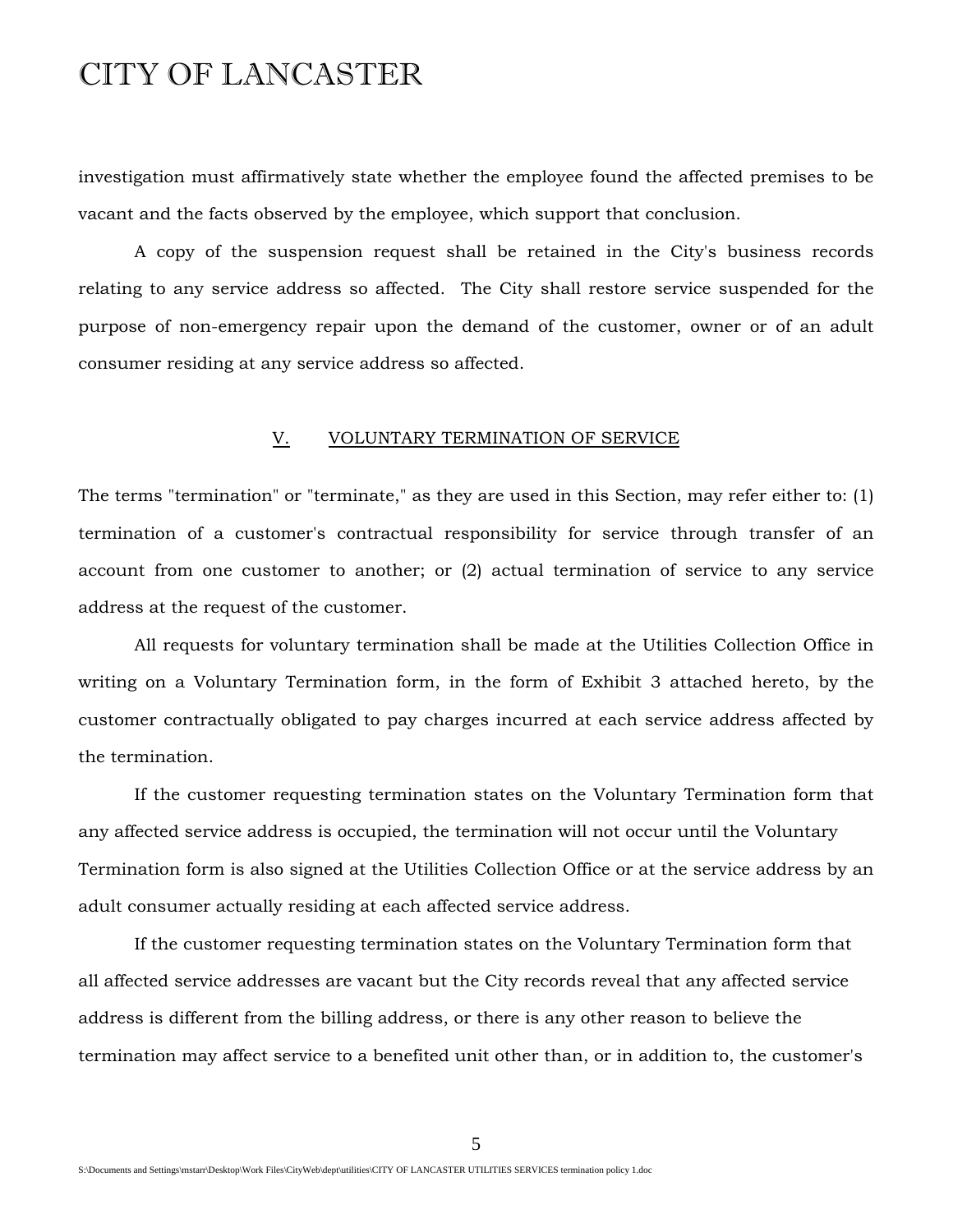benefited unit, termination will not occur until a Notice of Voluntary Termination (Exhibit 3A) indicating the date on which the termination will occur is delivered to each affected service address at least 10 days prior to termination. Termination shall not occur if the City learns or is notified that any of the affected service addresses is occupied.

 Whenever a Notice of Voluntary Termination (Exhibit 3A) is required to be sent by this Section, termination will not occur until the city employee assigned to perform the termination personally visits each affected service address and verifies that it is vacant. Verification shall be made by conducting and documenting a reasonable investigation. Documentation of the reasonable investigation must affirmatively state whether the employee found the affected premises to be vacant and the facts observed by the employee, which support that conclusion.

 City employee notations as to this reasonable investigation, and all request forms and/or Notices executed under this provision, shall be retained in the business file kept by the City relating to any service address so affected.

 The City shall restore service immediately upon demand of any adult consumer of utility service at any service address so affected, without charge, if this voluntary termination provision was not complied with or if the City's verification of vacancy was in error.

#### VI. TERMINATION PROCEDURES

 Except for emergency termination pursuant to Part IV above, termination of service shall not occur after twelve-thirty p.m. (12:30 p.m.) on a day which precedes a holiday or weekend, or any other day on which all services necessary to restore service are not available. All termination of service shall be documented by a written service order recording the date, time, and identity of the city employee effectuating termination; such documentation shall be retained in the business file kept by the City relating to any service address so affected.

 City employees dispatched to terminate service shall not terminate service until they make reasonable efforts to personally contact the occupants, if any, of each service address

6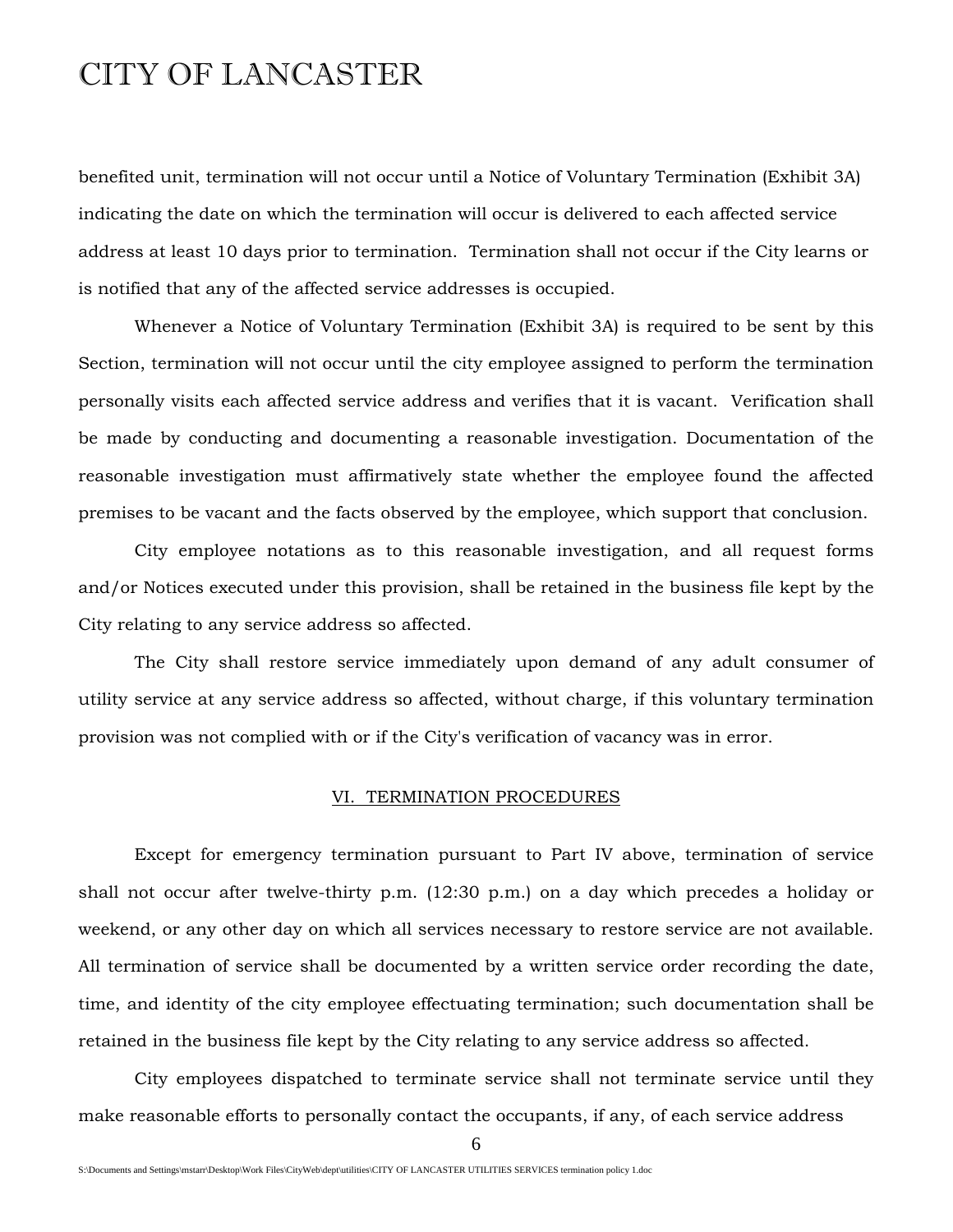affected by termination to advise of the termination. If the city employee makes personal contact with the occupants of any such service address, the city employee shall then deliver to the occupant a turn-off notice which shall clearly and conspicuously advise the occupant of:

- a. The date and time of the termination;
- b. The reason for termination;
- c. If the termination is for non-payment, the amount which must be paid, including any reconnection fee, to have service restored;
- d. The location and hours of the office at which payment can be made to obtain restoration;
- e. The title, address, telephone number, and hours during which the Utility Billing office may be contacted to discuss restoration of service;
- f. A consumer's ability to obtain utility service in their own account, if service was terminated due to non-payment of utility charges, if the consumer does not owe an outstanding bill to the City.
- g. A consumer or customer's right to a hearing to contest termination or refusal to restore service, although that request will not now postpone termination unless it can be established that prior notice of proposed termination was not given.

The notice attached hereto as Exhibit 4 satisfies these requirements.

 If the city employee's efforts to make personal contact with the occupants of any such service address immediately prior to termination are not successful, the city employee shall post the turn-off notice in a prominent place at the entry to each service address affected by termination. The city employee shall document on the service order the efforts made to personally contact the occupants prior to termination and the delivery of the turn-off notice, including the date and time such acts were performed and their identity.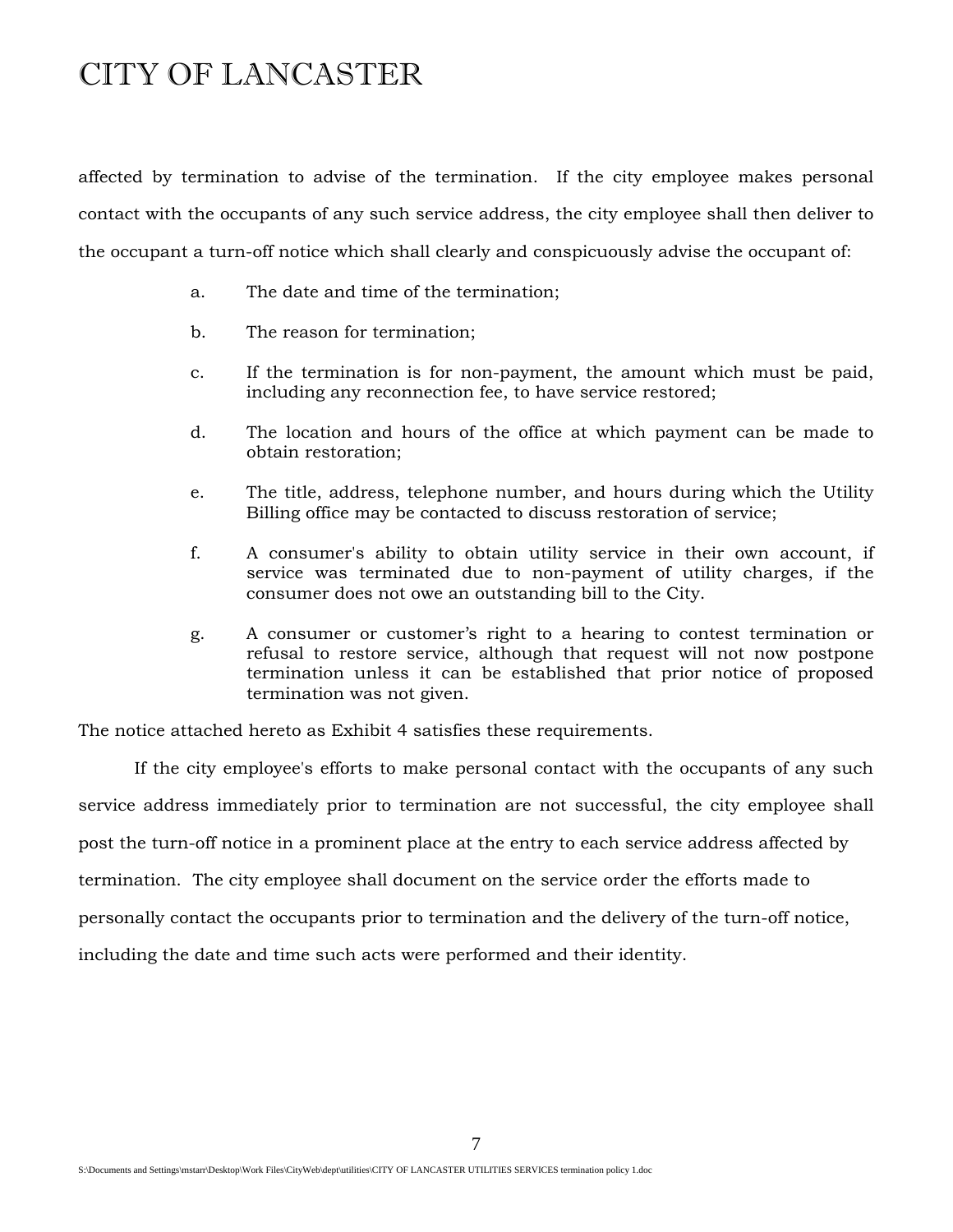#### VII. HEARING PROCEDURES

#### A. Office Manager

 The Office Manager is the initial contact person for any person who has a question or dispute about: application disputes; a termination or proposed termination; a billing question; payment requirements; or other department requirements for obtaining or maintaining utility service. The staff of the Utilities Collection Office shall refer all such questions and disputes directly to the Office Manager.

 Pursuant to this Section, a "hearing request" is made whenever a person notifies either the Office Manager or the Superintendent, or their representatives, orally or in writing, that the person disagrees with the Office Manager's response or requests a hearing or appeal. If the Office Manager receives an oral hearing request, the Office Manager or representative shall promptly reduce that request to writing and shall immediately forward it to the Superintendent for hearing.

### B. The Hearing.

 Customers or consumers of utility service who wish to contest a Utilities Collection Office decision, billing, denial of service, or a proposed termination of utility services shall be afforded a due process opportunity to contest the City's decision, billing, denial of service, or proposed termination of utility services, prior to termination of service. Due process shall include the right to a face-to-face meeting with the Superintendent at which time a person appealing (1) may have the assistance of a representative; and (2) may present documentary and oral information for consideration. Persons appealing shall be entitled to reasonable access to City business records concerning the affected service address in order to prepare for the meeting, including the right to obtain copies of documents upon payment of the actual cost of copying.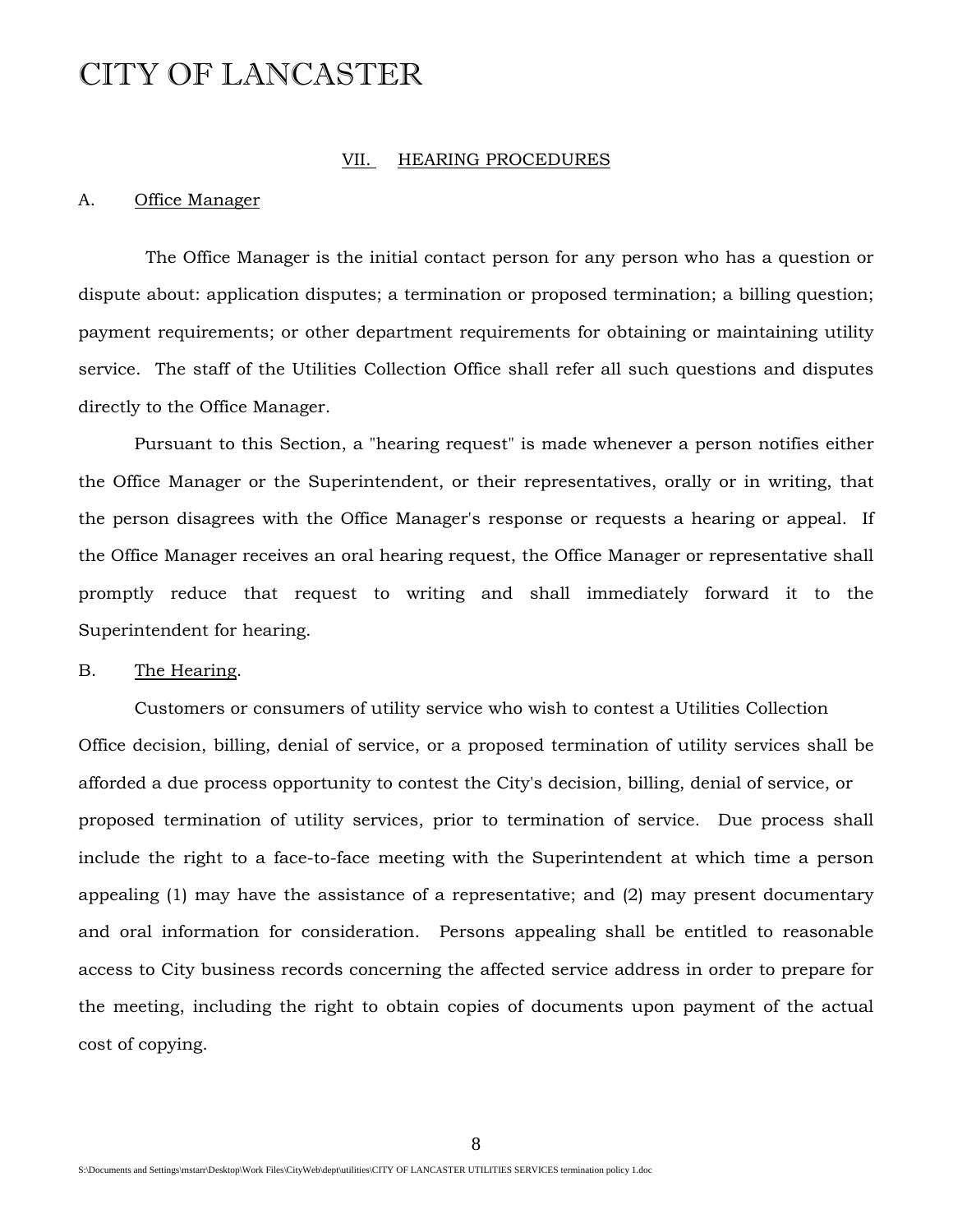The Superintendent and the Office Manager are empowered, when good cause is shown, to approve applications for service; compromise and adjust billings; negotiate, defer and compromise disputes as to payment demands; and to cancel termination and/or order restoration. The Superintendent and the Office Manager shall strive to make reasonable arrangements to provide utility service; arrange reasonable alternate methods of payment, and shall supply and maintain residential utility service without discrimination. The Superintendent shall preside at hearings held pursuant to these rules. If the Superintendent is unable to preside at hearings, the Service-Safety Director shall have the authority and responsibility otherwise granted to the Superintendent in this section.

 The Superintendent shall make a written decision after the hearing, which shall include the information presented at the hearing and the reasons for the decision. A copy of the decision shall be delivered to the person appealing and a copy retained in the business files kept by the City relating to any service address affected by the hearing.

 Due process hearings shall be held within a reasonable time after receipt by the City of a verbal or written hearing request. The City shall provide the person notice of the time and place of the hearing at least one full business day in advance of the hearing. The City shall grant a consumer's request for a continuance of the hearing for a period not to exceed five (5) business days. The hearing decision shall be sent to the person within a reasonable time after the hearing. If a hearing has been requested prior to actual termination of service, no termination may occur until three (3) business days after the hearing decision is sent to the person appealing.

#### VIII. NON-DISCRIMINATION AGAINST CONSUMERS

 If service is terminated, or if termination is proposed, due to a customer's non-payment of service charges for a consumer benefited unit, an adult consumer of utility services in said benefited unit shall have the right to avoid termination or obtain restoration of service, if the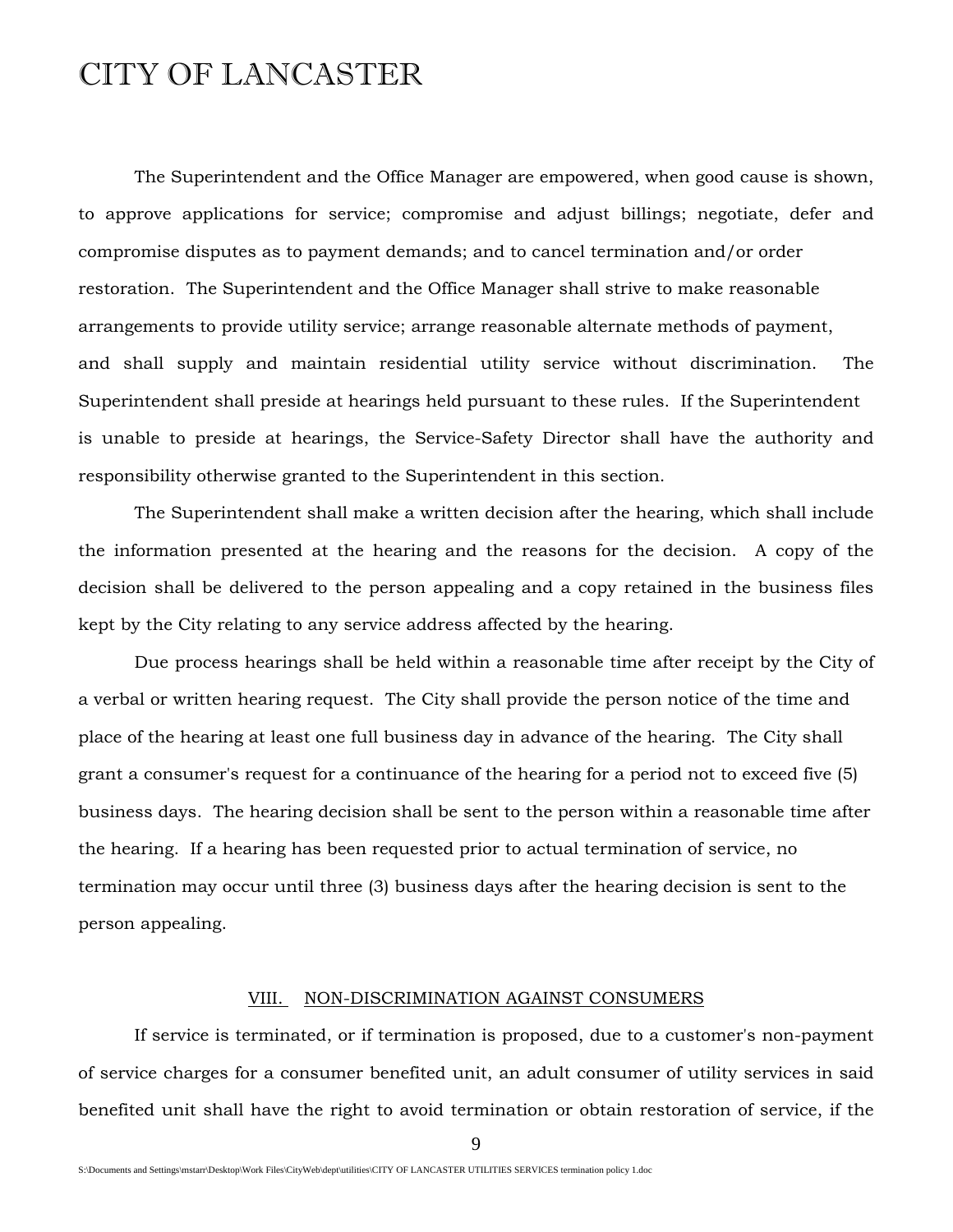consumer pays the current month's charges, the standard residential deposit required to initiate utility service, and assumes responsibility for timely payment of future charges for service provided the benefited unit at the service address if metering allows. Consumer assumption does not relieve the customer of contractual liability for charges incurred. The assumption obligation shall terminate upon the delivery to the City of a written notice canceling that assumption signed by the consumer who assumed the obligation and by the customer. If the outstanding charges which caused the proposed termination are still outstanding, the City may proceed to terminate service without further notice.

 This section does not apply to any customer concerning any service address in which resides the customer obligated for payment of the account for that service address.

#### IX. RESTORATION OF SERVICE

 If utility service has been terminated or suspended, service shall not be restored unless some responsible adult is available at each service address to be restored to ensure that restoration will not cause damage to the premises. The City shall restore service suspended for the purpose of non-emergency repair upon the demand of the customer, owner or of an adult consumer residing at any service address so affected, without charge.

 The City may assess a reasonable charge against the person or entity requesting services related to the suspension of service for the purpose of non-emergency repairs. The City shall restore service suspended for the purpose of emergency repairs once all hazards are eliminated, without charge.

 In the case of a voluntary termination of utility service, in the event the City failed to comply with the procedures set forth in Part V above, or if the City's verification of vacancy was in error, the City will restore service upon demand of any adult consumer of utility service at the service address so affected, without charge.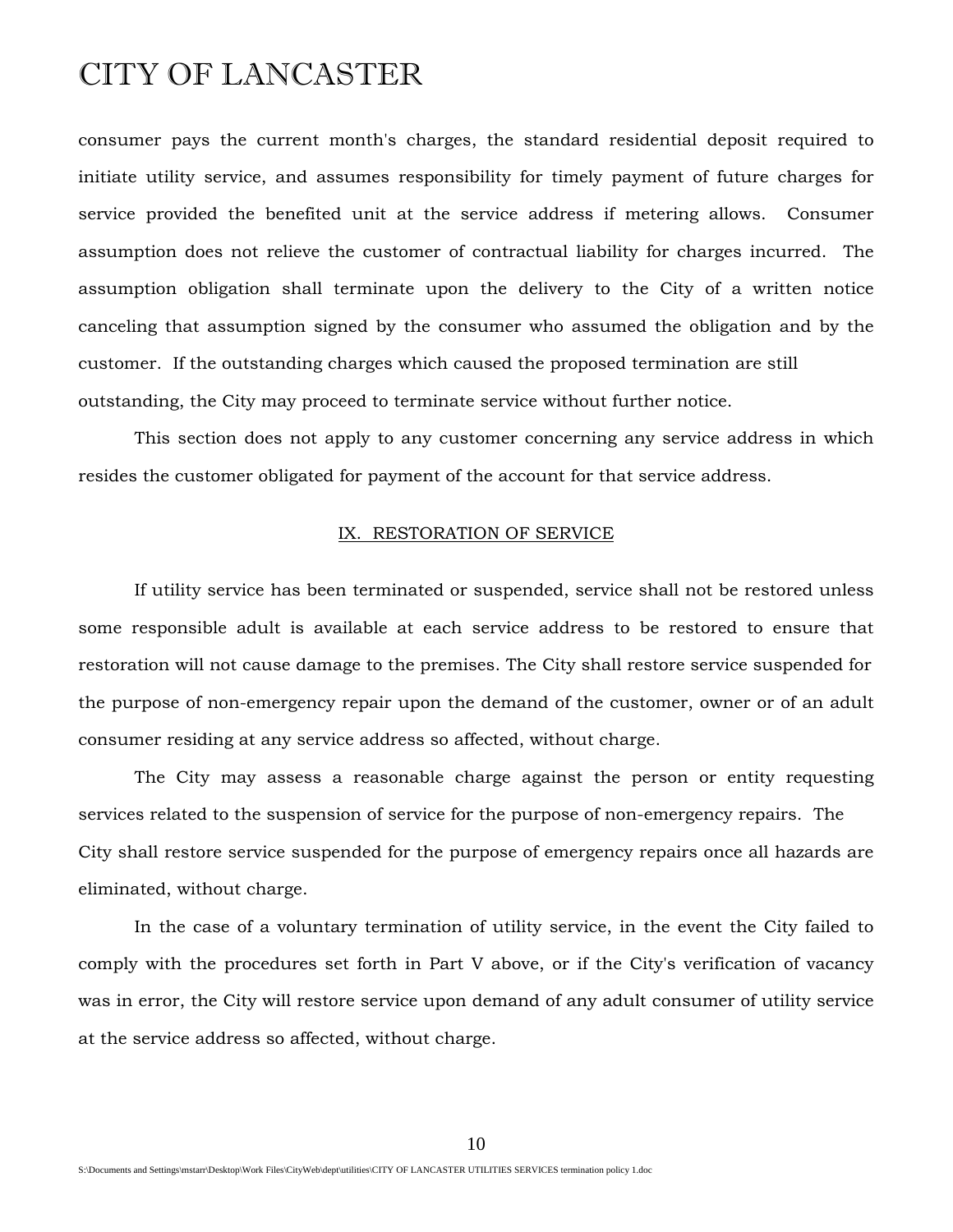In the case of an involuntary termination, in the event the City failed to comply with the procedures set forth in Parts II, III, VI, and VII above, or if the City's termination of service was in error, the City will restore service upon demand of any adult consumer of utility service at the service address so affected, without charge.

 In the case of a proper termination in compliance with the procedures set forth in Parts II, III, VI and VII, the consumer can obtain restoration of service, if the consumer pays the current month's charges, and the standard residential deposit required to initiate utility service, and assumes responsibility for timely payment of future charges for service provided the benefited unit at the service address, as set forth in Part VIII above if metering allows. The Superintendent and the Office Manager are empowered to order restoration when good

cause is otherwise shown.

#### X. APPLICATIONS FOR UTILITY SERVICE

Every applicant for utility service whose application is denied shall be advised of that denial by delivery to them of a completed Denial of Service form, attached as Exhibit 5. Delivery shall be made personally at the time of application if the application is made in person, or by ordinary mail to the address listed in the application within one business day after the application is received, if the application is made by telephone. Persons whose applications are denied have all of the hearing rights set forth in Part VII above.

The only grounds for which an application for utility service can be denied are that:

- (a) The premises to be served require specified repairs before utility service can be safely provided; or
- (b) The applicant owes the City an outstanding bill for prior utility service under an account established in the applicant's name. However, no application can be denied for this reason if the applicant tenders payment for the prior account.

No application for utility service may be delayed or denied because of the credit worthiness of or any bill owed by any person other than the applicant, including but not limited to the owner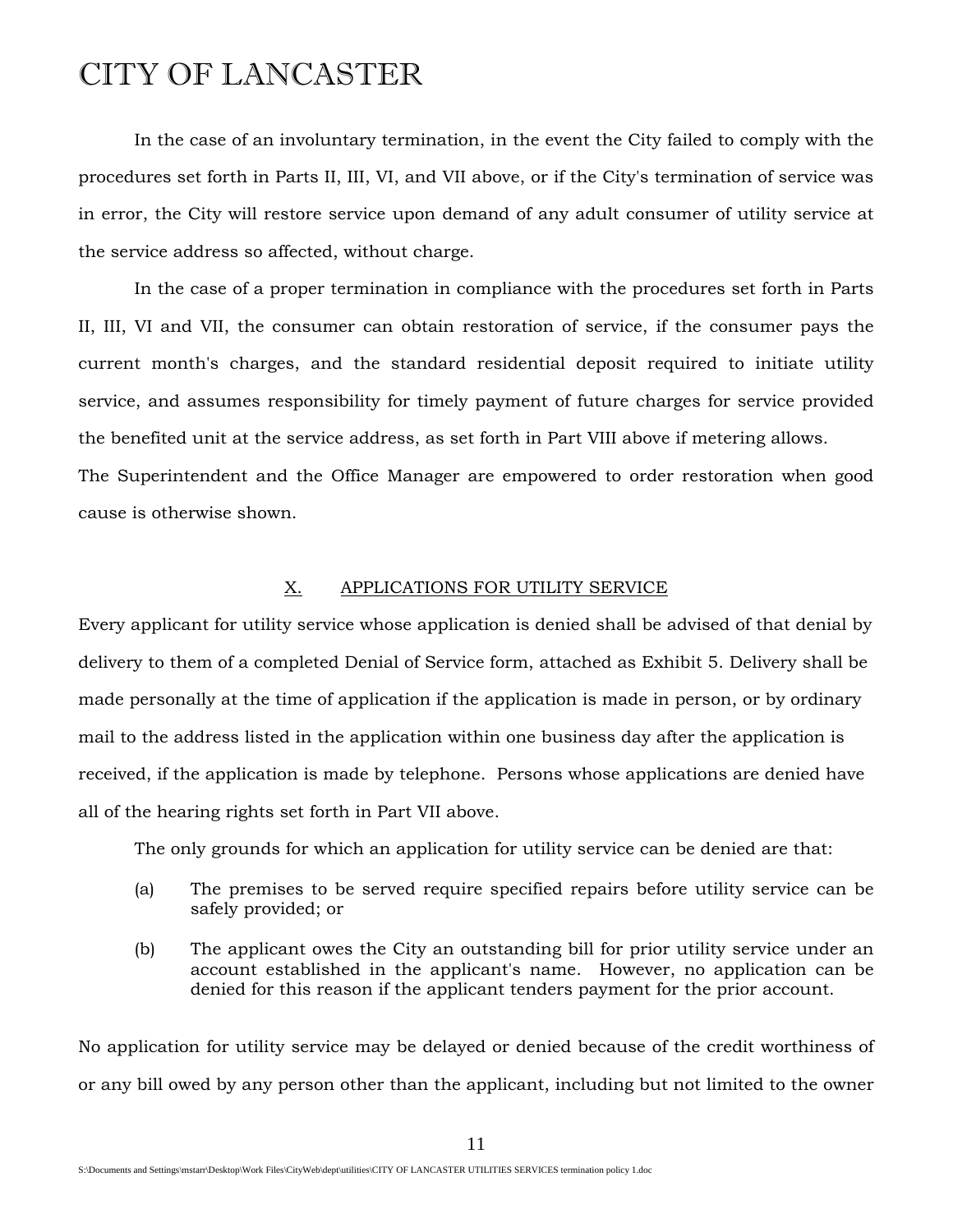of the premises to be served, the applicant's landlord, or other persons who live or may live at the premises to be served.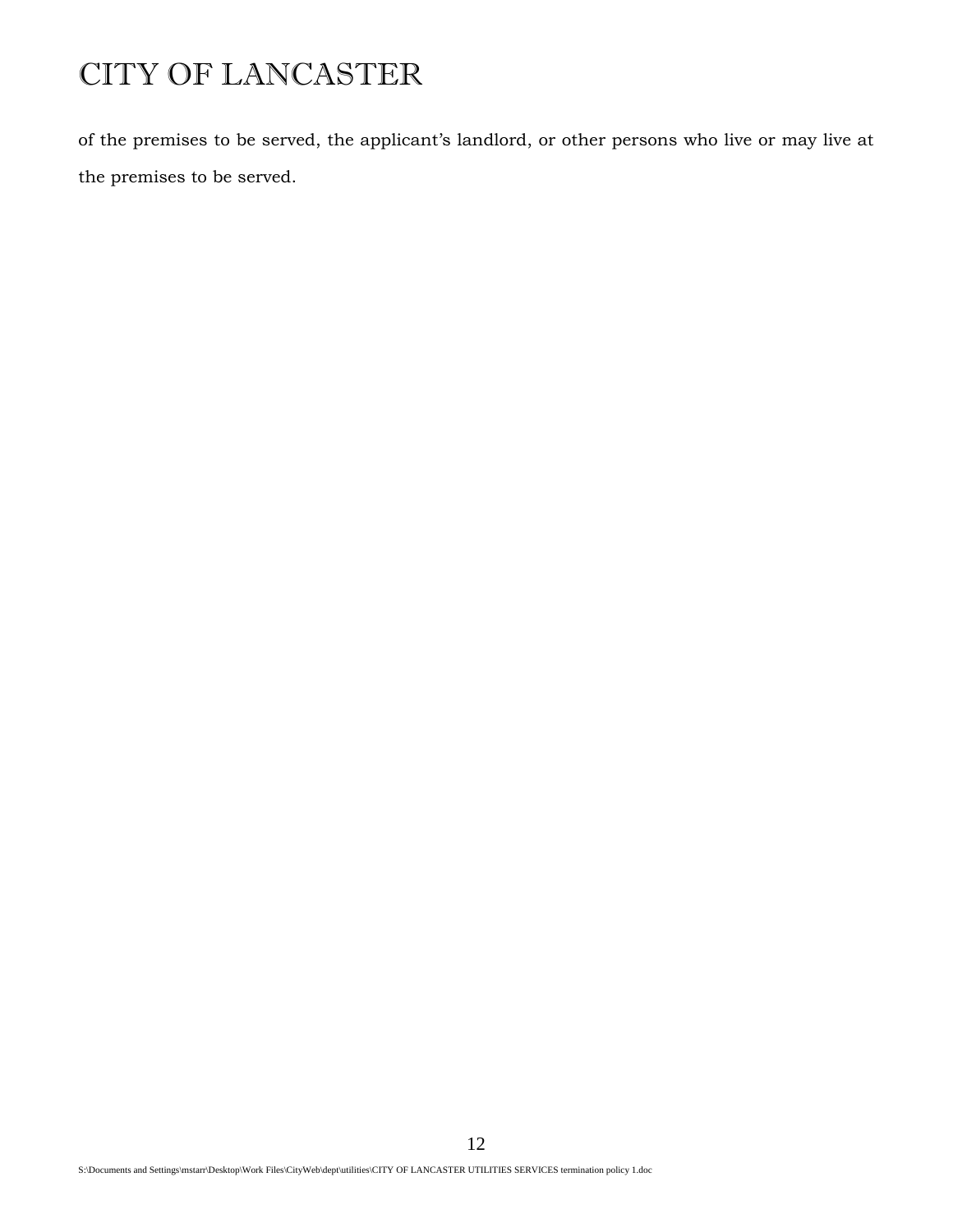### UTILITIES COLLECTION OFFICE

| 104 E. Main St.<br>P.O. Box 1099<br>Lancaster, OH 43130-0819 | Kim A. Smith, Superintendent                                                                                                                                 |  |  |
|--------------------------------------------------------------|--------------------------------------------------------------------------------------------------------------------------------------------------------------|--|--|
| Phone 740-687-6627<br>Fax 740-681-5040                       | Office Hours 7:30 a.m. - 4:25 p.m.<br>Monday - Friday, Except Holidays                                                                                       |  |  |
|                                                              | Exhibit 1<br>FINAL NOTICE BEFORE TERMINATION                                                                                                                 |  |  |
| Account No.:                                                 |                                                                                                                                                              |  |  |
| Service Address:                                             |                                                                                                                                                              |  |  |
| <b>Customer Name:</b>                                        | <u> 1989 - Jan James Samuel (d. 1989)</u>                                                                                                                    |  |  |
| <b>Customer Address:</b>                                     |                                                                                                                                                              |  |  |
|                                                              | Scheduled Date for Termination:<br>Utility service to the service address will be terminated on the date listed above. The reason                            |  |  |
| for termination is:                                          |                                                                                                                                                              |  |  |
|                                                              |                                                                                                                                                              |  |  |
|                                                              | The City has discovered evidence of meter tampering, theft of service, or fraud.                                                                             |  |  |
|                                                              | The premises are in violation of the City Plumbing Code.                                                                                                     |  |  |
|                                                              | The premises have been condemned and found to be unfit for human habitation<br>and are vacant.                                                               |  |  |
|                                                              | The premises have been abandoned.                                                                                                                            |  |  |
|                                                              | The occupants have refused to permit the City to have access to the premises to<br>read, repair or change the utility meter or to inspect utility equipment. |  |  |
|                                                              | If utility service is terminated, a restoration fee of $\$<br>must be paid before                                                                            |  |  |

service will be restored. If utility service is incorrectly terminated, the service will be restored upon demand without charge.

### **IMPORTANT INFORMATION ON REVERSE SIDE**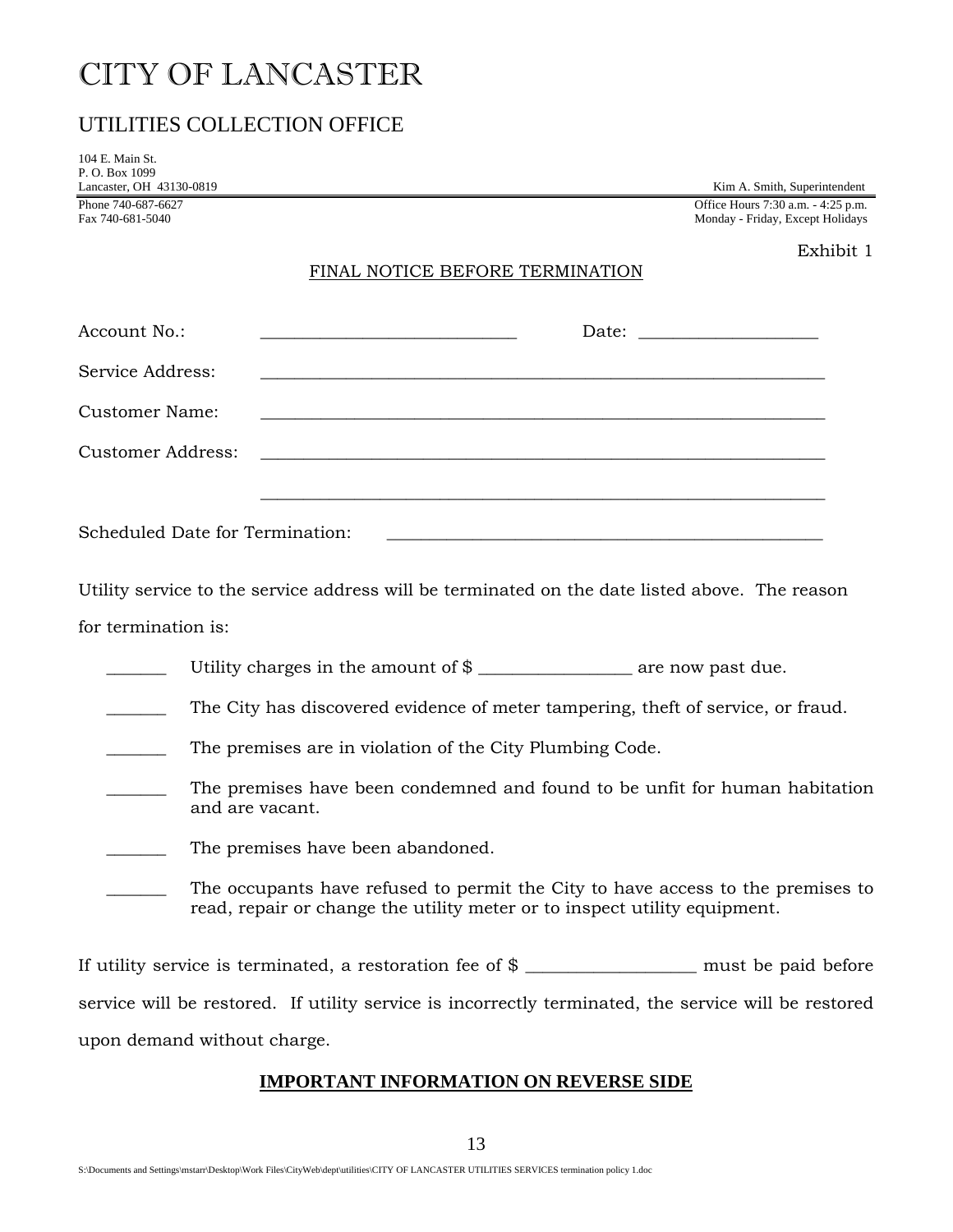You may avoid termination by taking one or more of the following actions prior to the scheduled termination date:

(1) If you personally owe utility service charges which are past due, you should pay the bill in full or make arrangements to pay which are satisfactory to the Utilities Collection Office; a minimum payment of  $\$\_$  may be required;

 (2) If you dispute the reason for the proposed termination, in whole or part, you may request a hearing to contest termination. If a hearing is requested before the scheduled date for termination, termination will not take place until the hearing process is complete. If you request a hearing, you have the right to examine Utilities Office records concerning this service address; to bring a representative to help you at the hearing; and to bring witnesses to testify on your behalf;

(3) OR, if you are a residential user of utility service with individual meters per service address at the address to be terminated, and if the customer responsible for paying the utility bill does not live at your address, you may avoid termination by paying only the current month's utility bill, the standard residential deposit of  $\frac{1}{2}$  and agreeing to contract for your own utility usage.

If you wish to avoid termination, or to request a hearing, or wish a more complete explanation of your hearing rights or your rights to assume responsibility for future utility charges, you should immediately contact the office of the Office Manager at the address and telephone number listed in this letter between the hours of 7:30 a.m. and 4:25 p.m., Monday through Friday.

FINAL NOTICE: IF YOU HAVE ANY QUESTIONS OR DISPUTES ABOUT THIS BILL, CALL THE OFFICE OF THE OFFICE MANAGER AT (740) 687-6627.

The termination notice will not be canceled by receipt of a new bill, as the due date shown on the new billing applies to the current charge and does not apply to the amount shown as a prior balance.

The following agencies provide financial assistance. Please contact them for eligibility requirements:

| <b>Dept. of Human Services</b><br>239 W. Main St. | <b>Information &amp; Referral Service</b> | <b>Community Action</b><br>1743 E. Main St. |
|---------------------------------------------------|-------------------------------------------|---------------------------------------------|
| Lancaster, OH 43130                               |                                           | Lancaster, OH 43130                         |
| 653-1701                                          | 687-0500                                  | 653-4146                                    |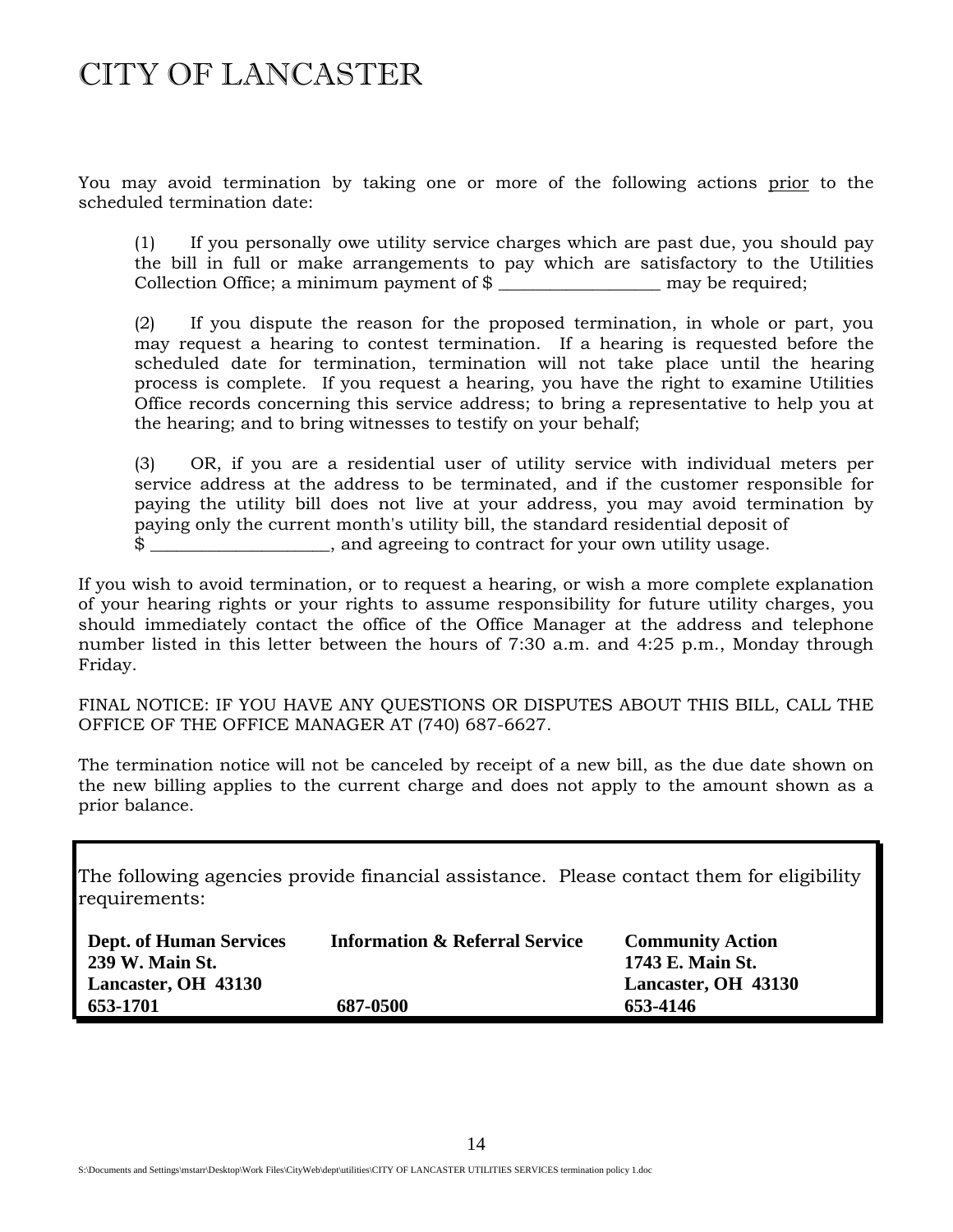### UTILITIES COLLECTION OFFICE

| 104 E. Main St.               |  |
|-------------------------------|--|
| P. O. Box 1099                |  |
| Lancaster, OH 43130-0819      |  |
| Phone 740-687-6627            |  |
| $E_{\text{eff}}$ 740 601 5040 |  |

Kim A. Smith, Superintendent Office Hours  $7:30$  a.m.  $-4:25$  p.m. Fax 740-681-5040 Monday - Friday, Except Holidays

Exhibit 2

### UTILITY SERVICE SUSPENSION REQUEST

| Account No.                                                 | Date of Request                                                                                                      |  |  |
|-------------------------------------------------------------|----------------------------------------------------------------------------------------------------------------------|--|--|
| Service Address:                                            | <u> Andreas Andreas Andreas Andreas Andreas Andreas Andreas Andreas Andreas Andreas Andreas Andreas Andreas Andr</u> |  |  |
| Customer Name:                                              |                                                                                                                      |  |  |
| Billing Address:                                            | <u> 1989 - Andrea Andrew Maria (h. 1989).</u>                                                                        |  |  |
| The address at which utility service is to be suspended is: |                                                                                                                      |  |  |
| $\frac{1}{\sqrt{1-\frac{1}{2}}}\tag{1}$                     | Same as billing address, or                                                                                          |  |  |
| (2)                                                         | <u> Alexandria de la contrada de la contrada de la contrada de la contrada de la contrada de la contrada de la c</u> |  |  |
|                                                             |                                                                                                                      |  |  |

The address at which utility service is to be suspended is a:

|               | (1) | Single family residence                                            |  |
|---------------|-----|--------------------------------------------------------------------|--|
|               | (2) | Duplex/triplex                                                     |  |
|               | (3) | Apartment building or buildings containing<br>(a number) of units. |  |
|               | (4) | Non-residential building                                           |  |
| $\frac{1}{2}$ |     |                                                                    |  |

Utility requested to be suspended:

- $\frac{\ }{\ }$  (1) Gas
- \_\_\_\_\_\_\_ (2) Water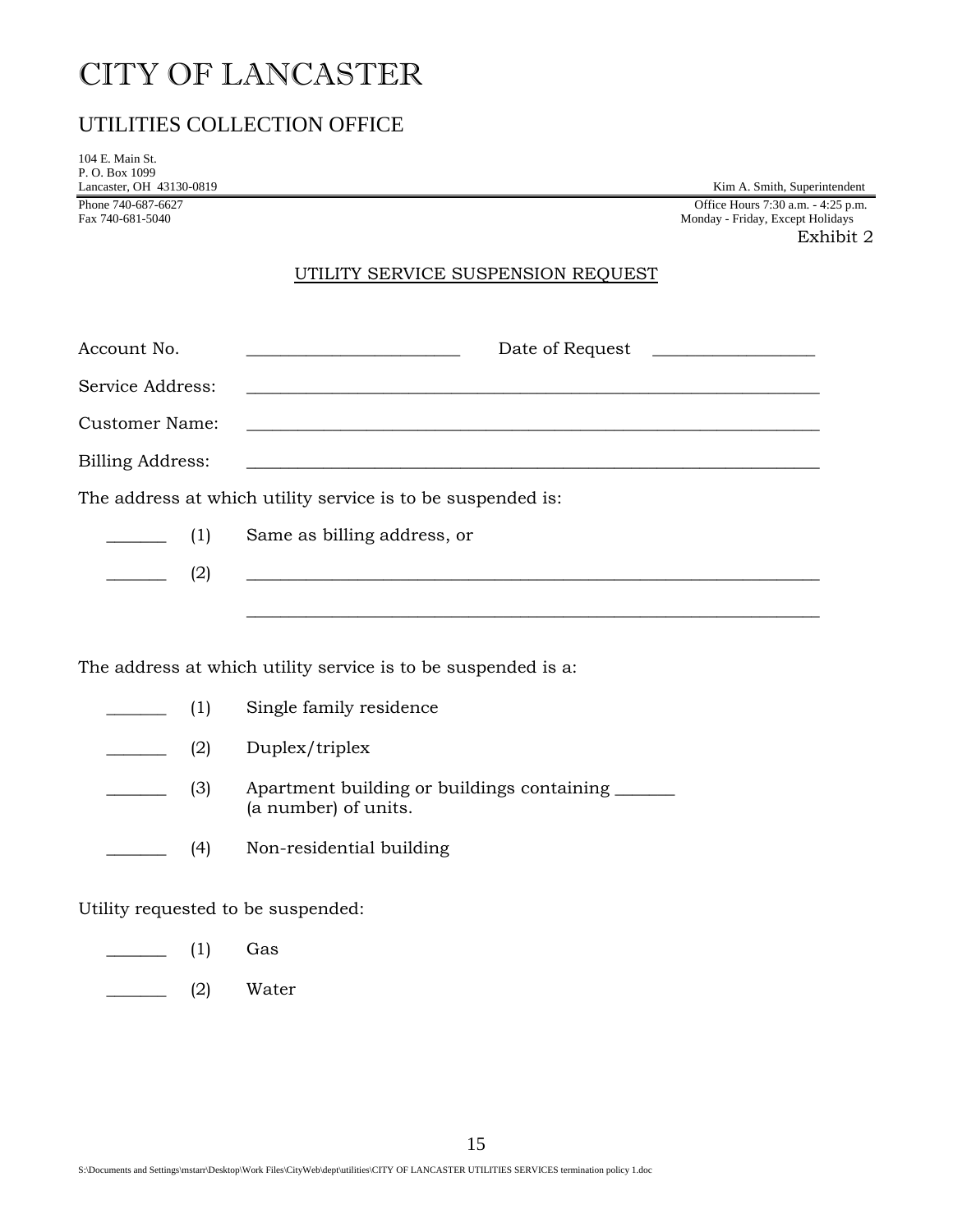Reason for suspension:

| (1) | A temporary suspension is needed for repairs to: |
|-----|--------------------------------------------------|
| (2) | Other reasons. (Explain) _______                 |

To induce the City to suspend utility service to the address listed herein, I certify that I have personal knowledge that the information given above is accurate.

> \_\_\_\_\_\_\_\_\_\_\_\_\_\_\_\_\_\_\_\_\_\_\_\_\_\_\_\_\_\_\_\_\_\_\_\_\_\_\_\_\_\_\_ Signature of customer requesting suspension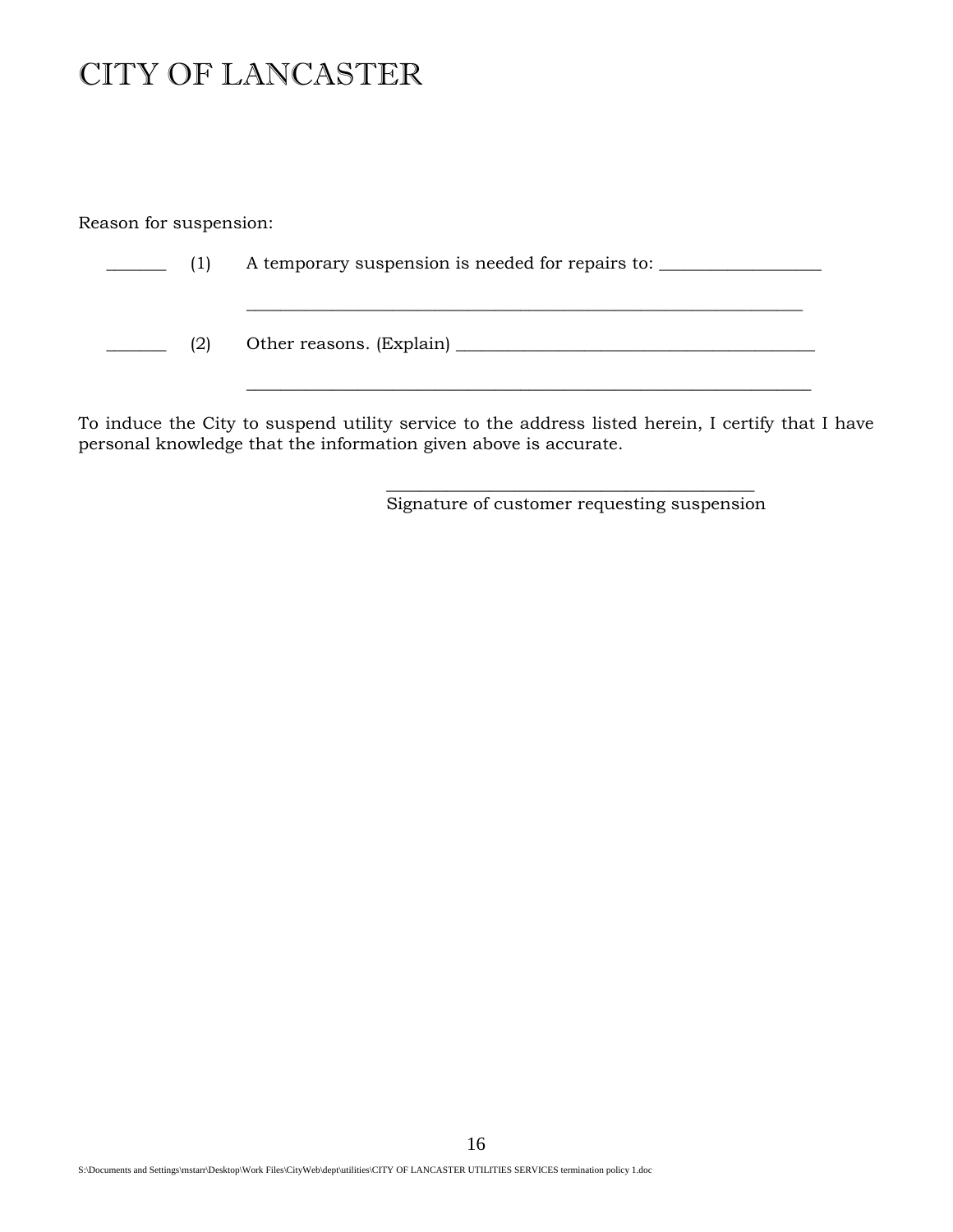The undersigned customer hereby certifies under penalty of perjury that he or she is the customer responsible for utility service at or the owner of the service address herein and that at least one of the following is true as marked:

- Each service address affected by the requested suspension is now unoccupied and no consumer resides therein.
- Each service address affected by the requested suspension will be unoccupied during the suspension, no consumer will be affected by the suspension, and the occupants of each unit have received written notice at least 24 hours in advance of the suspension of the proposed suspension. Copies of such notices must be attached.

FOLLOWING TO BE COMPLETED IF THE SUSPENSION REQUEST DOES NOT CONCERN A SINGLE FAMILY RESIDENCE AT THE CUSTOMER'S BILLING ADDRESS.

An adult consumer residing at each service address affected by the requested suspension has approved the suspension below, by signing this form, either at the Utility Collection Office or at the service address, with proper identification:

| Signature       |  |
|-----------------|--|
| Service Address |  |
|                 |  |
| Signature       |  |
| Service Address |  |
|                 |  |
| Signature       |  |
| Service Address |  |

(Additional consumers may sign on the back of this form.)

Signature of Customer of Owner

\_\_\_\_\_\_\_\_\_\_\_\_\_\_\_\_\_\_\_\_\_\_\_\_\_\_\_\_\_\_\_\_\_\_\_\_\_\_\_\_\_\_\_\_\_\_\_\_\_

**Please note: A responsible adult must have access to each service address at the time service is to be restored.**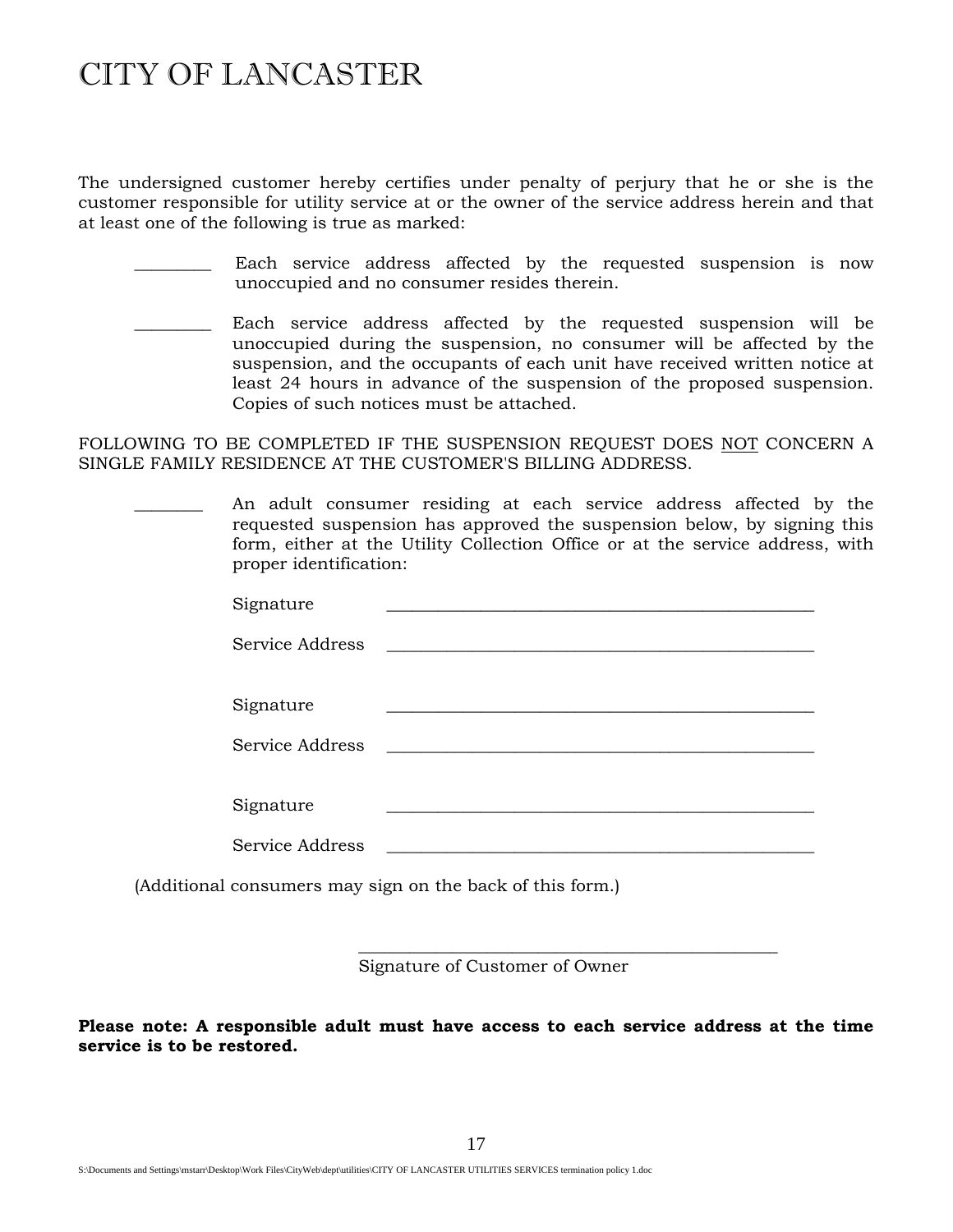### UTILITIES COLLECTION OFFICE

104 E. Main St. P. O. Box 1099

Lancaster, OH 43130-0819<br>
Phone 740-687-6627<br>
Office Hours 7:30 a.m. - 4:25 p.m. Office Hours 7:30 a.m. - 4:25 p.m. Fax 740-681-5040 Monday - Friday, Except Holidays Exhibit 3

### VOLUNTARY TERMINATION REQUEST

I. Request for Transfer of Service to New Customer.

 Contractual Responsibility for utility service for the above service address is to be transferred to:

New Customer Name: \_\_\_\_\_\_\_\_\_\_\_\_\_\_\_\_\_\_\_\_\_\_\_\_\_\_\_\_\_\_\_\_\_\_\_\_\_\_\_\_\_\_\_\_\_\_\_\_\_\_\_\_\_\_\_\_\_\_\_ New Billing Address: \_\_\_\_\_\_\_\_\_\_\_\_\_\_\_\_\_\_\_\_\_\_\_\_\_\_\_\_\_\_\_\_\_\_\_\_\_\_\_\_\_\_\_\_\_\_\_\_\_\_\_\_\_\_\_\_\_\_\_\_

II. Request for Voluntary Termination of Utility Service.

A. The address at which utility service is to be terminated is:

- \_\_\_\_\_\_\_ (1) Same as billing address, or
- \_\_\_\_\_\_\_ (2) \_\_\_\_\_\_\_\_\_\_\_\_\_\_\_\_\_\_\_\_\_\_\_\_\_\_\_\_\_\_\_\_\_\_\_\_\_\_\_\_\_\_\_\_\_\_\_\_\_\_\_\_\_\_\_\_\_\_\_\_\_\_\_\_\_\_

 $\mathcal{L} = \{ \mathcal{L} = \{ \mathcal{L} \mid \mathcal{L} = \{ \mathcal{L} \mid \mathcal{L} = \{ \mathcal{L} \mid \mathcal{L} = \{ \mathcal{L} \mid \mathcal{L} = \{ \mathcal{L} \mid \mathcal{L} = \{ \mathcal{L} \mid \mathcal{L} = \{ \mathcal{L} \mid \mathcal{L} = \{ \mathcal{L} \mid \mathcal{L} = \{ \mathcal{L} \mid \mathcal{L} = \{ \mathcal{L} \mid \mathcal{L} = \{ \mathcal{L} \mid \mathcal{L} = \{ \mathcal{L} \mid \mathcal{L} =$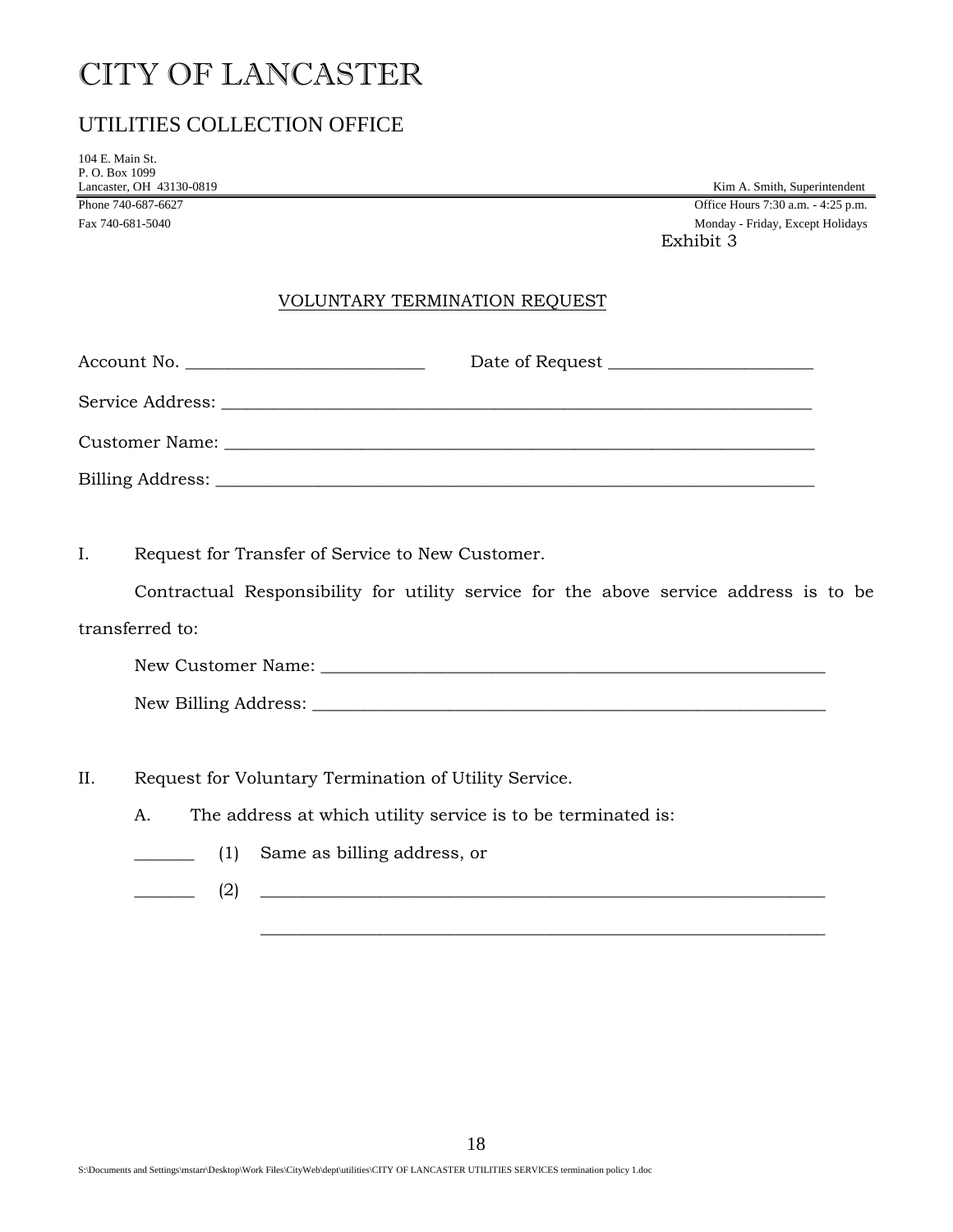| В.                            | The address at which utility service is to be terminated is a: |                                                                               |  |
|-------------------------------|----------------------------------------------------------------|-------------------------------------------------------------------------------|--|
|                               | (1)                                                            | Single family residence                                                       |  |
|                               | (2)                                                            | Duplex/triplex                                                                |  |
|                               | (3)                                                            | Apartment building or buildings containing<br>(a number) of units.            |  |
|                               | (4)                                                            | Non-residential building                                                      |  |
| Reason for termination:<br>C. |                                                                |                                                                               |  |
|                               | (1)                                                            | The address at which service is to be terminated is<br>completely unoccupied. |  |
|                               | (2)                                                            |                                                                               |  |
|                               |                                                                |                                                                               |  |

III. Required Certification for Either Transfer or Termination.

Under penalty of perjury and to induce the City, to transfer contractual responsibility for utility service, or to terminate utility service to the address listed herein, I certify that I have personal knowledge that the information given herein is accurate. I further certify that each service address affected by the requested transfer or termination either is unoccupied or, if occupied, that an adult consumer actually residing at each service address affected must sign this form below, with proper identification, before a witness.

Signature of customer requesting transfer or termination

\_\_\_\_\_\_\_\_\_\_\_\_\_\_\_\_\_\_\_\_\_\_\_\_\_\_\_\_\_\_\_\_\_\_\_\_

If Service Address(es) Occupied:

Signature of consumer residing Service address of consumer at service address approving termination

Additional consumers may sign on the back of this form. If no consumer signs, the customer requesting transfer or termination must give the city employee access to the premises to verify vacancy before termination. A responsible adult must have access to each service address at the time service is to be restored.

\_\_\_\_\_\_\_\_\_\_\_\_\_\_\_\_\_\_\_\_\_\_\_\_\_\_\_\_\_\_\_\_\_\_\_\_ \_\_\_\_\_\_\_\_\_\_\_\_\_\_\_\_\_\_\_\_\_\_\_\_\_\_\_\_\_\_\_\_\_\_\_\_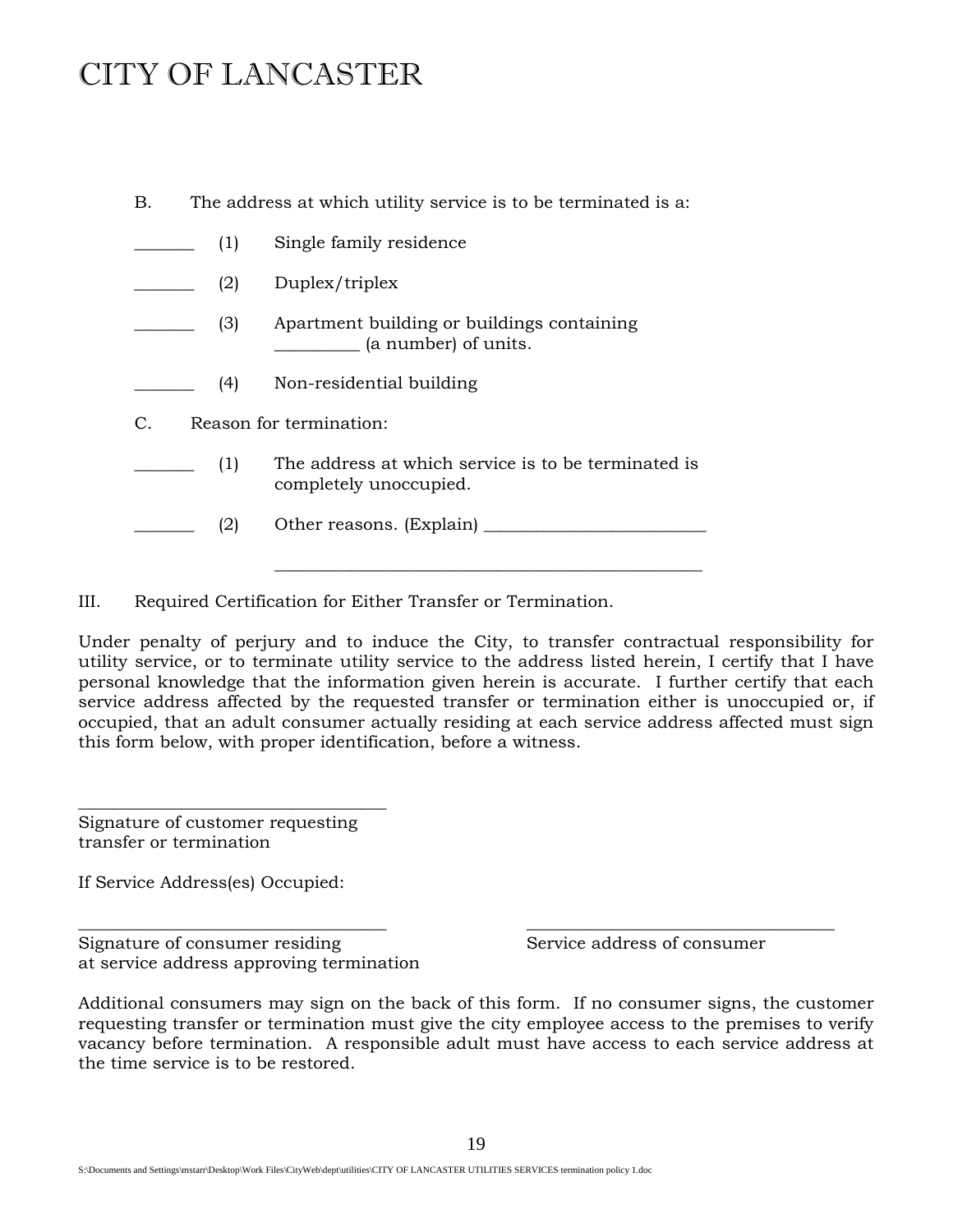### UTILITIES COLLECTION OFFICE

104 E. Main St. P. O. Box 1099 Lancaster, OH 43130-0819<br>
Phone 740-687-6627<br>
Office Hours 7:30 a.m. - 4:25 p.m.

Office Hours 7:30 a.m. - 4:25 p.m.

Fax 740-681-5040 Monday - Friday, Except Holidays

### Exhibit 3A

### NOTICE OF VOLUNTARY TERMINATION OF UTILITY SERVICES

| Account No.: ___________________________________ |  |
|--------------------------------------------------|--|
|                                                  |  |
|                                                  |  |
|                                                  |  |

PLEASE TAKE NOTE THAT:

|  |  |  |  |  |  | Utility services to the above Service Address are scheduled to be terminated |
|--|--|--|--|--|--|------------------------------------------------------------------------------|
|  |  |  |  |  |  |                                                                              |

 This voluntary termination has been requested of the Utilities Collection Office in writing due to a planned vacancy of the Service Address.

Effective <u>\_\_\_\_\_\_\_\_\_\_\_\_\_\_\_</u> contractual responsibility for the utility service to the above Service Address will be transferred to:

New Customer Name: \_\_\_\_\_\_\_\_\_\_\_\_\_\_\_\_\_\_\_\_\_\_\_\_\_\_\_\_\_\_\_\_\_\_\_\_\_\_\_\_\_\_\_\_\_\_\_\_\_\_\_\_\_

New Customer Address: \_\_\_\_\_\_\_\_\_\_\_\_\_\_\_\_\_\_\_\_\_\_\_\_\_\_\_\_\_\_\_\_\_\_\_\_\_\_\_\_\_\_\_\_\_\_\_\_\_\_\_

\_\_\_\_\_\_\_\_\_\_\_\_\_\_\_\_\_\_\_\_\_\_\_\_\_\_\_\_\_\_\_\_\_\_\_\_\_\_\_\_\_\_\_\_\_\_\_\_\_\_\_\_\_\_\_\_\_\_\_\_\_\_\_\_\_\_\_\_\_\_\_\_\_\_\_\_

If the Service Address will not be vacant on the above date, or if you believe such termination, or transfer of contractual responsibility, would be in error, you must notify the Utilities Collection Office immediately at (740) 687-6627 or (740) 681-5036.

If utility service to the Service Address is terminated in error, service will be restored on demand of the adult consumer without charge.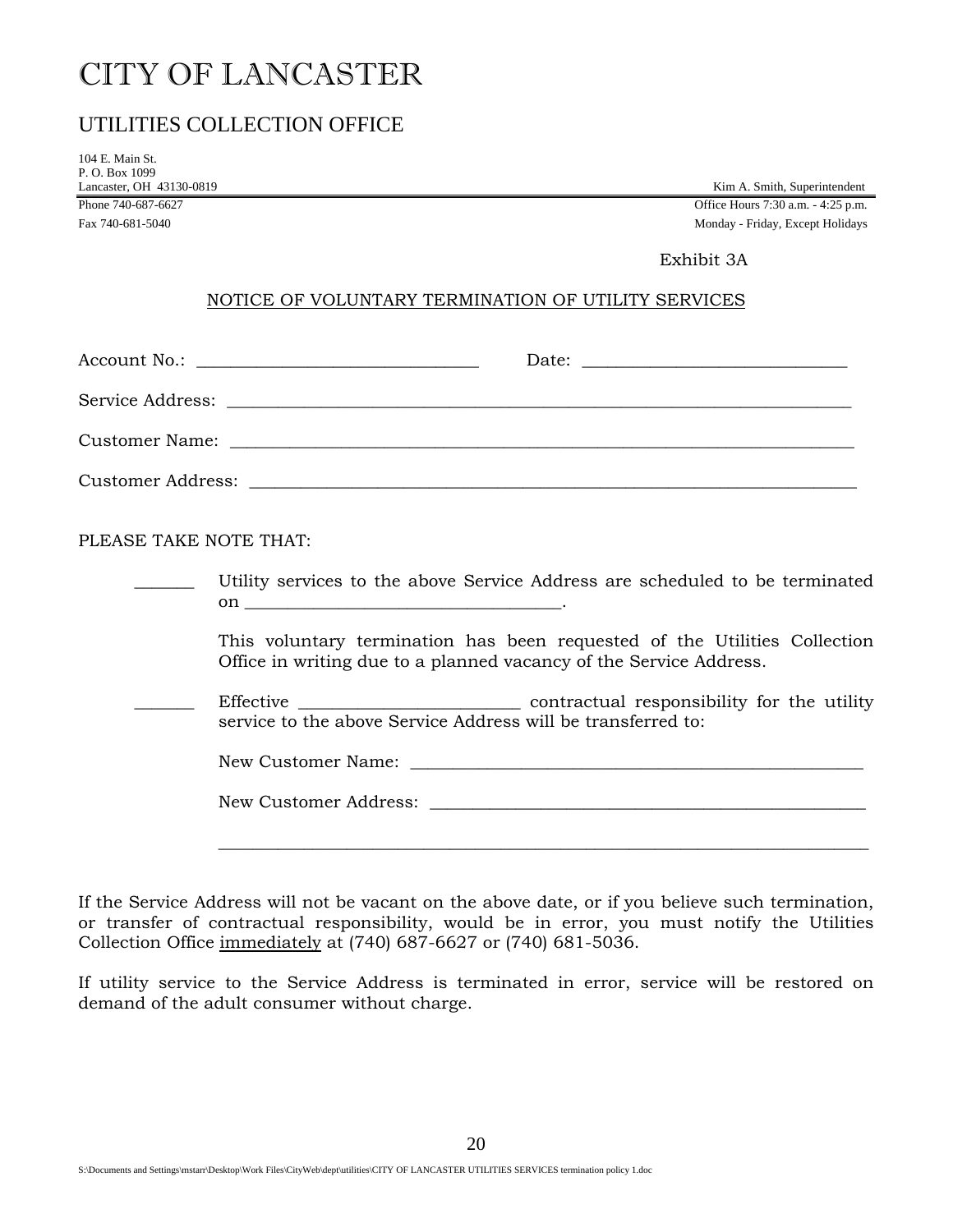### UTILITIES COLLECTION OFFICE

104 E. Main St. P. O. Box 1099

Lancaster, OH 43130-0819<br>
Phone 740-687-6627<br>
Office Hours 7:30 a.m. - 4:25 p.m. Office Hours 7:30 a.m. - 4:25 p.m. Fax 740-681-5040 Monday - Friday, Except Holidays Exhibit 4

### Notice of Termination of Utility Service

You are notified that utility service to:

|  | (service address)                                                                                                                                            |
|--|--------------------------------------------------------------------------------------------------------------------------------------------------------------|
|  |                                                                                                                                                              |
|  |                                                                                                                                                              |
|  |                                                                                                                                                              |
|  | The City has discovered evidence of meter tampering theft o services, or<br>fraud.                                                                           |
|  | Check returned for insufficient finds in the amount of $\frac{1}{2}$ __________________.                                                                     |
|  | The premises have been condemned and found to be unfit for human<br>habitation and are vacant.                                                               |
|  | The premises have been abandoned.                                                                                                                            |
|  | The occupants have refused to permit the city to have access to the premises<br>to read, repair or change the utility meter or to inspect utility equipment. |
|  | The customer requested this termination, and the premises are vacant.                                                                                        |

If utility service is terminated, a restoration fee of \$ \_\_\_\_\_\_\_\_\_\_\_\_\_\_\_\_\_\_\_\_\_\_\_\_ and the total amount due on the account must be paid before service will be restored. If utility service is incorrectly terminated, the service will be restored upon demand without charge.

You have a right to a hearing if you believe termination was wrong or if we refuse to restore service until requirements set forth above are satisfied. However, requesting a hearing at this time will not result in restoration unless you win the hearing.

If you wish to arrange for utility service reconnection; wish to obtain utility service in your own name; wish to learn about your rights concerning the hearing process, contact the office of the Office Manager at 104 E. Main St., (740) 687-6627, Monday through Friday between the hours of 7:30 a.m. through 4:25 p.m.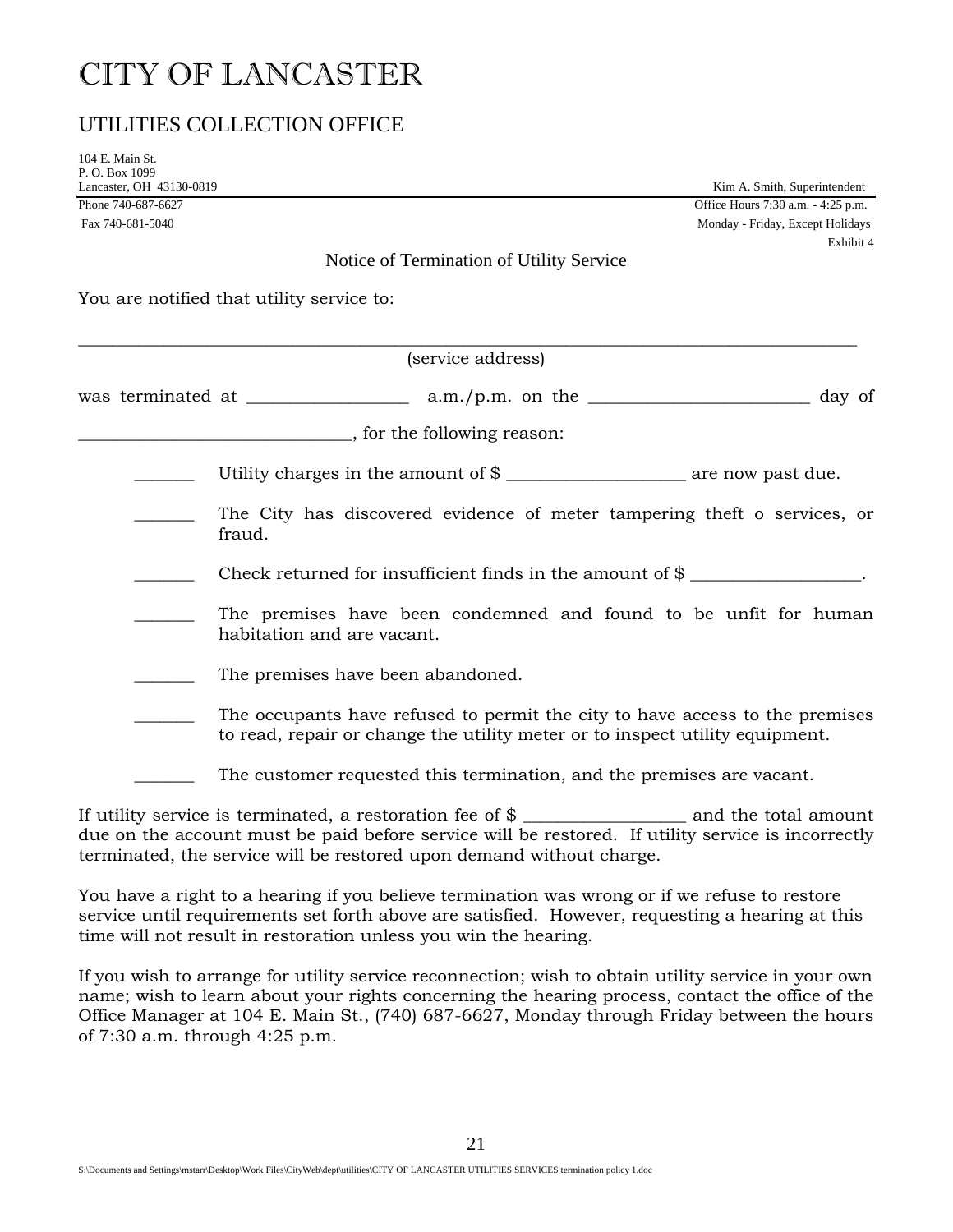The undersigned city employee certifies:

| A copy of the foregoing Notice of Termination was handed<br>to the contract of the contract of the contract of the contract of the contract of the contract of the contract of the contract of the contract of the contract of the contract of the contract of the contract of the contrac |  |  |  |  |  |  |
|--------------------------------------------------------------------------------------------------------------------------------------------------------------------------------------------------------------------------------------------------------------------------------------------|--|--|--|--|--|--|
|                                                                                                                                                                                                                                                                                            |  |  |  |  |  |  |
| the $\_\_\_\_$ day of $\_\_\_\_\_\_\_\_$ , 19 $\_\_\_\_\_\.\$                                                                                                                                                                                                                              |  |  |  |  |  |  |
| I was unable to make personal contact with any occupant at the service<br>address. I made the following efforts:                                                                                                                                                                           |  |  |  |  |  |  |
| Knock on front/back/both doors                                                                                                                                                                                                                                                             |  |  |  |  |  |  |
| Telephoned                                                                                                                                                                                                                                                                                 |  |  |  |  |  |  |
| Other                                                                                                                                                                                                                                                                                      |  |  |  |  |  |  |
| A copy of the Notice of Termination was posted in a prominent place at the<br>entry to the service address at $\_\_\_\_\_$ a.m./p.m. on the $\_\_\_\_\_\_\$                                                                                                                                |  |  |  |  |  |  |

\_\_\_\_\_\_\_\_\_\_\_\_\_\_\_\_\_\_\_\_\_\_\_\_\_\_\_\_\_\_\_\_\_\_\_\_\_\_\_\_\_\_\_\_\_ Signature of City Employee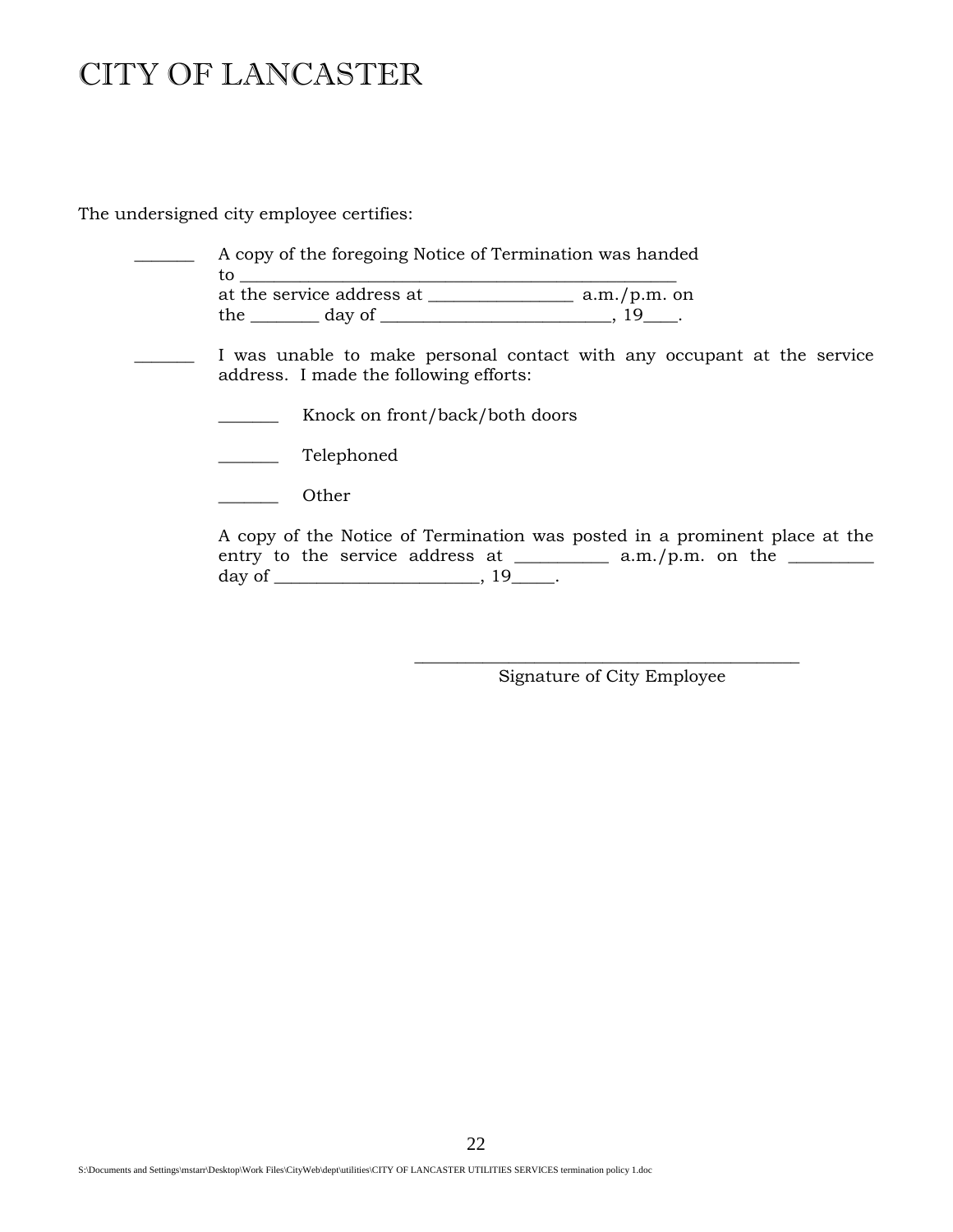### UTILITIES COLLECTION OFFICE

104 E. Main St. P. O. Box 1099

Lancaster, OH 43130-0819 Kim A. Smith, Superintendent Phone 740-687-6627 **Office Hours 7:30 a.m.** - 4:25 p.m. Fax 740-681-5040 Monday - Friday, Except Holidays Exhibit 5

### DENIAL OF SERVICE

| To:                                                                |  |
|--------------------------------------------------------------------|--|
| (Insert Name of Applicant)                                         |  |
| Date:<br><u> 1989 - John Stein, Amerikaansk politiker († 1989)</u> |  |
| Your application for utility service at:                           |  |
| is denied for the following reason(s):                             |  |

We will agree to provide utility service at that address under the following conditions:

If you disagree with this decision or the conditions we ask, you may request a hearing to appeal this denial. If you request a hearing, you have the right to examine Utilities Collection Office records concerning this denial; to bring a representative to help you with the hearing; and to bring witnesses to testify at the hearing. You may request a hearing orally or in writing by contacting the Utilities Collection Office, 104 E. Main St., Lancaster, Ohio 43130, (740) 687-6627 or the Office Manager, (740) 687-6627.

\_\_\_\_\_\_\_\_\_\_\_\_\_\_\_\_\_\_\_\_\_\_\_\_\_\_\_\_\_\_\_\_\_\_\_\_\_\_\_\_\_\_\_\_\_\_\_\_\_\_\_\_\_\_\_\_\_\_ (Signature of Employee)

Notice: The federal Equal Credit Opportunity Act prohibits creditors from discrimination against credit applicants on the basis of race, color, religion, national origin, sex, marital status, age (provided the applicant has a capacity to enter into a binding contract) or because the applicant has in good faith exercised any right under the Consumer Credit Protection Act. The federal agency that administers compliance with this law is the Federal Trade Commission, Equal Credit Opportunity, Cleveland Office, telephone number (216) 522-4207.

> Ohio laws against discrimination require that all creditors make credit equally available to all creditworthy customers, and that credit reporting agencies maintain separate credit histories on each individual upon request. The Ohio Civil Rights Commission, 220 Parsons Avenue, Columbus, Ohio 43266, telephone number (614) 466-5928, administers compliance with this law.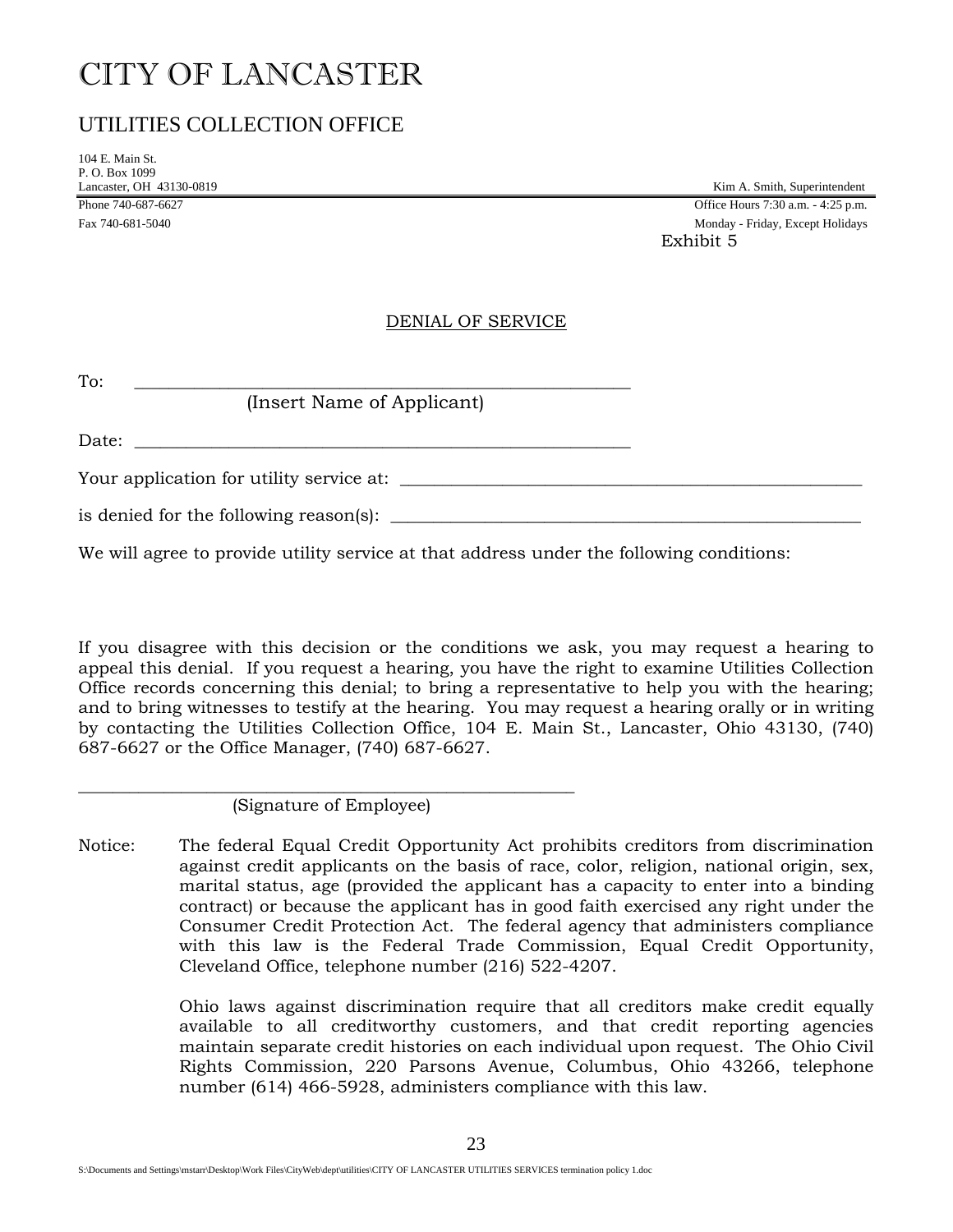### UTILITIES COLLECTION OFFICE

104 E. Main St. P. O. Box 1099

Lancaster, OH 43130-0819 Kim A. Smith, Superintendent<br>
Phone 740-687-6627 Office Hours 7:30 a.m. - 4:25 p.m. Office Hours 7:30 a.m. - 4:25 p.m. Fax 740-681-5040 Monday - Friday, Except Holidays Exhibit 6

### SERVICE APPLICATION & TERMINATION LOG

| <b>SERVICE ADDRESS:</b>          |  |
|----------------------------------|--|
| <b>CUSTOMER NAME:</b>            |  |
| <b>CUSTOMER BILLING ADDRESS:</b> |  |

Note: Retain in file copies of all forms sent and received regarding service address.

| <b>ACTION</b>                        | DATE | <b>CERTIFICATION OF</b><br><b>EMPLOYEE</b> |
|--------------------------------------|------|--------------------------------------------|
| APPLICATION FOR SERVICE<br>How made: |      |                                            |
| Denial of Service Form<br>Provided:  |      |                                            |
| How delivered:                       |      |                                            |
| SUSPENSION REQUEST RECEIVED          |      |                                            |
|                                      |      |                                            |

 $\frac{1}{\sqrt{2}}$  ,  $\frac{1}{\sqrt{2}}$  ,  $\frac{1}{\sqrt{2}}$  ,  $\frac{1}{\sqrt{2}}$  ,  $\frac{1}{\sqrt{2}}$  ,  $\frac{1}{\sqrt{2}}$  ,  $\frac{1}{\sqrt{2}}$  ,  $\frac{1}{\sqrt{2}}$  ,  $\frac{1}{\sqrt{2}}$  ,  $\frac{1}{\sqrt{2}}$  ,  $\frac{1}{\sqrt{2}}$  ,  $\frac{1}{\sqrt{2}}$  ,  $\frac{1}{\sqrt{2}}$  ,  $\frac{1}{\sqrt{2}}$  ,  $\frac{1}{\sqrt{2}}$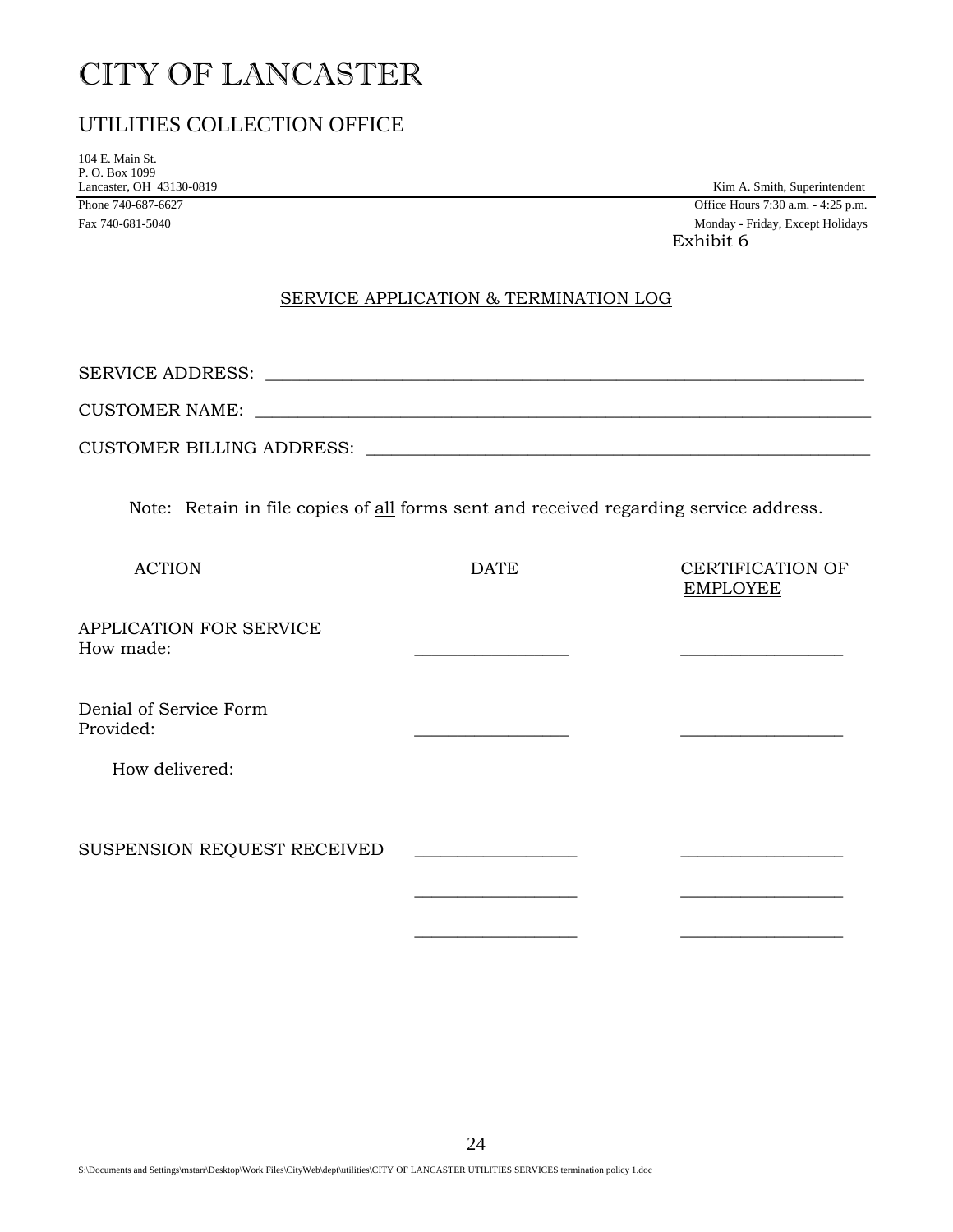ACTION DATE DATE CERTIFICATION OF EMPLOYEE

VOLUNTARY TERMINATION REQUEST FORM RECEIVED

Note: If service address different from billing address, and adult consumer from service address has not signed form, Notice of Voluntary Termination must be sent:

 $\mathcal{L}_\text{max}$  , where  $\mathcal{L}_\text{max}$ 

 $\frac{1}{\sqrt{2}}$  ,  $\frac{1}{\sqrt{2}}$  ,  $\frac{1}{\sqrt{2}}$  ,  $\frac{1}{\sqrt{2}}$  ,  $\frac{1}{\sqrt{2}}$  ,  $\frac{1}{\sqrt{2}}$  ,  $\frac{1}{\sqrt{2}}$  ,  $\frac{1}{\sqrt{2}}$  ,  $\frac{1}{\sqrt{2}}$  ,  $\frac{1}{\sqrt{2}}$  ,  $\frac{1}{\sqrt{2}}$  ,  $\frac{1}{\sqrt{2}}$  ,  $\frac{1}{\sqrt{2}}$  ,  $\frac{1}{\sqrt{2}}$  ,  $\frac{1}{\sqrt{2}}$ 

 $\frac{1}{\sqrt{2}}$  ,  $\frac{1}{\sqrt{2}}$  ,  $\frac{1}{\sqrt{2}}$  ,  $\frac{1}{\sqrt{2}}$  ,  $\frac{1}{\sqrt{2}}$  ,  $\frac{1}{\sqrt{2}}$  ,  $\frac{1}{\sqrt{2}}$  ,  $\frac{1}{\sqrt{2}}$  ,  $\frac{1}{\sqrt{2}}$  ,  $\frac{1}{\sqrt{2}}$  ,  $\frac{1}{\sqrt{2}}$  ,  $\frac{1}{\sqrt{2}}$  ,  $\frac{1}{\sqrt{2}}$  ,  $\frac{1}{\sqrt{2}}$  ,  $\frac{1}{\sqrt{2}}$ 

NOTICE OF VOLUNTARY TERMINATION OF SERVICE Sent (10 days before termination)

How sent:

How sent:

 $\frac{1}{\sqrt{2}}$  ,  $\frac{1}{\sqrt{2}}$  ,  $\frac{1}{\sqrt{2}}$  ,  $\frac{1}{\sqrt{2}}$  ,  $\frac{1}{\sqrt{2}}$  ,  $\frac{1}{\sqrt{2}}$  ,  $\frac{1}{\sqrt{2}}$  ,  $\frac{1}{\sqrt{2}}$  ,  $\frac{1}{\sqrt{2}}$  ,  $\frac{1}{\sqrt{2}}$  ,  $\frac{1}{\sqrt{2}}$  ,  $\frac{1}{\sqrt{2}}$  ,  $\frac{1}{\sqrt{2}}$  ,  $\frac{1}{\sqrt{2}}$  ,  $\frac{1}{\sqrt{2}}$ 

INVESTIGATION OF VACANCY Performed and Notations Placed in File:

FINAL NOTICE BEFORE TERMINATION Sent  $(10 \text{ days before termination date})$ 

How sent:

How sent:

 $\frac{1}{\sqrt{2}}$  ,  $\frac{1}{\sqrt{2}}$  ,  $\frac{1}{\sqrt{2}}$  ,  $\frac{1}{\sqrt{2}}$  ,  $\frac{1}{\sqrt{2}}$  ,  $\frac{1}{\sqrt{2}}$  ,  $\frac{1}{\sqrt{2}}$  ,  $\frac{1}{\sqrt{2}}$  ,  $\frac{1}{\sqrt{2}}$  ,  $\frac{1}{\sqrt{2}}$  ,  $\frac{1}{\sqrt{2}}$  ,  $\frac{1}{\sqrt{2}}$  ,  $\frac{1}{\sqrt{2}}$  ,  $\frac{1}{\sqrt{2}}$  ,  $\frac{1}{\sqrt{2}}$ 

 $\frac{1}{\sqrt{2}}$  ,  $\frac{1}{\sqrt{2}}$  ,  $\frac{1}{\sqrt{2}}$  ,  $\frac{1}{\sqrt{2}}$  ,  $\frac{1}{\sqrt{2}}$  ,  $\frac{1}{\sqrt{2}}$  ,  $\frac{1}{\sqrt{2}}$  ,  $\frac{1}{\sqrt{2}}$  ,  $\frac{1}{\sqrt{2}}$  ,  $\frac{1}{\sqrt{2}}$  ,  $\frac{1}{\sqrt{2}}$  ,  $\frac{1}{\sqrt{2}}$  ,  $\frac{1}{\sqrt{2}}$  ,  $\frac{1}{\sqrt{2}}$  ,  $\frac{1}{\sqrt{2}}$ 

How sent: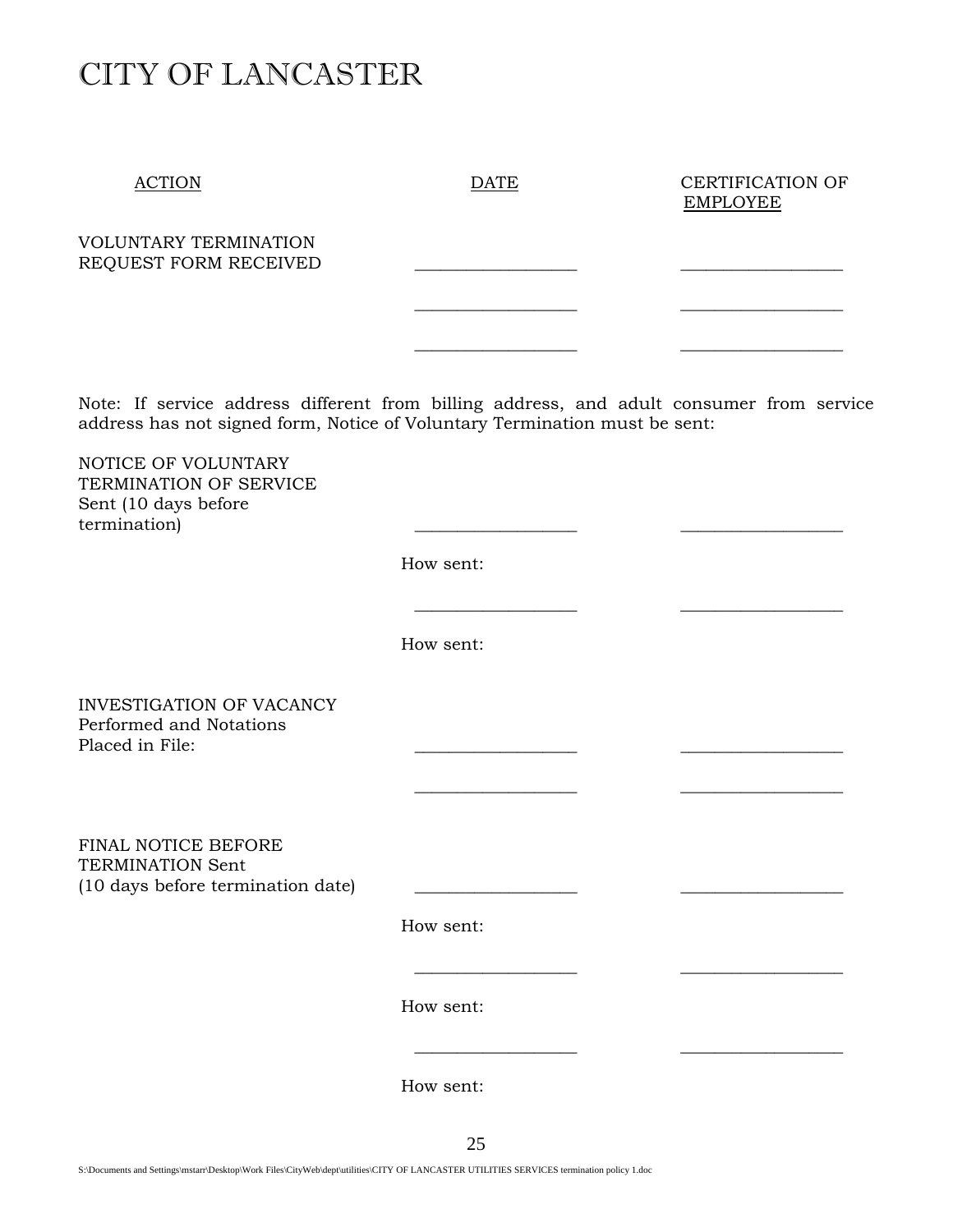TERMINATION PERFORMED

- (1) Service Order placed in file;
- (2) Efforts Made to Contact Occupants Noted;
- (3) TURN OFF NOTICE Delivered: \_\_\_\_\_\_\_\_\_\_\_\_\_\_\_\_\_\_\_ \_\_\_\_\_\_\_\_\_\_\_\_\_\_\_\_\_\_\_

How TURN OFF NOTICE delivered: (Personally/Posted)

How TURN OFF NOTICE delivered: (Personally/Posted)

 $\frac{1}{\sqrt{2}}$  ,  $\frac{1}{\sqrt{2}}$  ,  $\frac{1}{\sqrt{2}}$  ,  $\frac{1}{\sqrt{2}}$  ,  $\frac{1}{\sqrt{2}}$  ,  $\frac{1}{\sqrt{2}}$  ,  $\frac{1}{\sqrt{2}}$  ,  $\frac{1}{\sqrt{2}}$  ,  $\frac{1}{\sqrt{2}}$  ,  $\frac{1}{\sqrt{2}}$  ,  $\frac{1}{\sqrt{2}}$  ,  $\frac{1}{\sqrt{2}}$  ,  $\frac{1}{\sqrt{2}}$  ,  $\frac{1}{\sqrt{2}}$  ,  $\frac{1}{\sqrt{2}}$ 

 $\frac{1}{\sqrt{2}}$  ,  $\frac{1}{\sqrt{2}}$  ,  $\frac{1}{\sqrt{2}}$  ,  $\frac{1}{\sqrt{2}}$  ,  $\frac{1}{\sqrt{2}}$  ,  $\frac{1}{\sqrt{2}}$  ,  $\frac{1}{\sqrt{2}}$  ,  $\frac{1}{\sqrt{2}}$  ,  $\frac{1}{\sqrt{2}}$  ,  $\frac{1}{\sqrt{2}}$  ,  $\frac{1}{\sqrt{2}}$  ,  $\frac{1}{\sqrt{2}}$  ,  $\frac{1}{\sqrt{2}}$  ,  $\frac{1}{\sqrt{2}}$  ,  $\frac{1}{\sqrt{2}}$ 

How TURN OFF NOTICE delivered: (Personally/Posted)

HEARING REQUEST RECEIVED

Name and Address of Requesting Party:

How Request Made: (Mail/in person)

- (1) SCHEDULED HEARING DATE:
- (2) NOTICE OF HEARING DATE Given to Requester (At least one business day before hearing **with the set of the set of the set of the set of the set of the set of the set o**

How Notice given: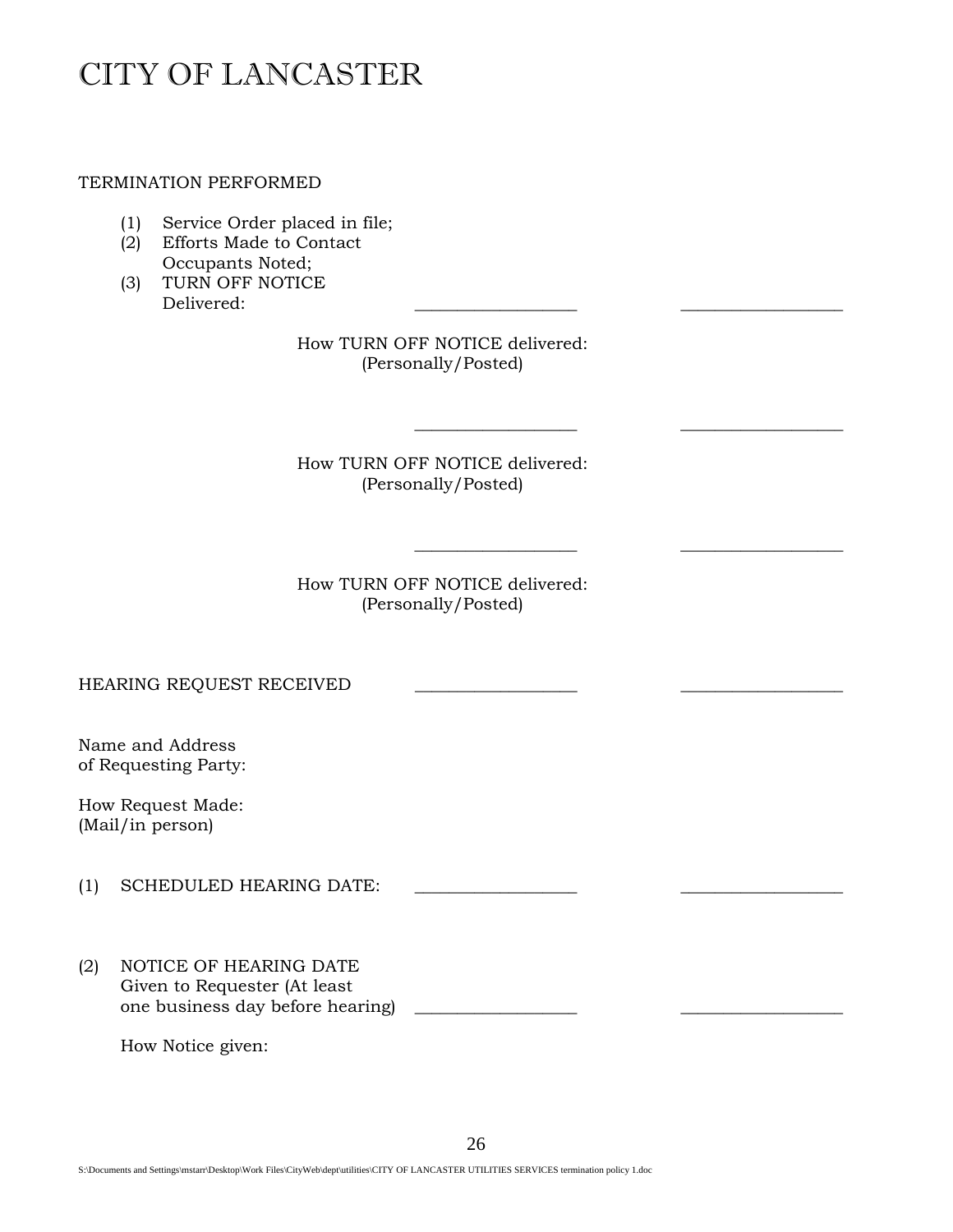(3) HEARING HELD:

WRITTEN HEARING DECISION SENT TO COMPLAINING PARTY: PARTY: \_\_\_\_\_\_\_\_\_\_\_\_\_\_\_\_\_\_\_ \_\_\_\_\_\_\_\_\_\_\_\_\_\_\_\_\_\_\_

How sent: